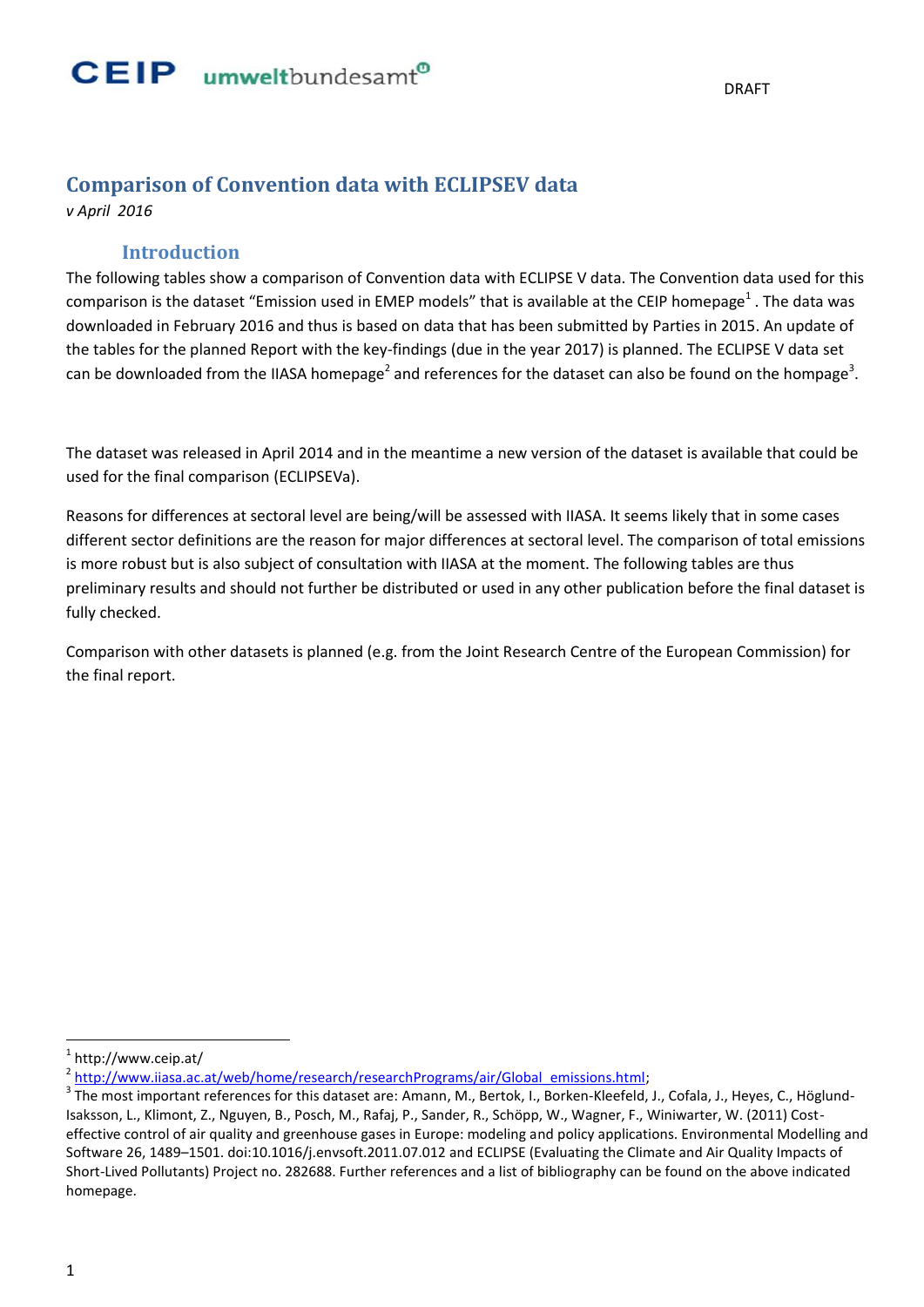#### DRAFT

### **Table 1: Comparison of Convention data (2015) with ECLIPSEV data– NO<sup>x</sup> emissions**

|                  |                  |                 | Eclipse V      | CEIP data      | Diff 1990   | Diff 1990 (%)      | Eclipse V      | data     | Diff 1995      | Diff 1995 (%)   | Eclipse V | CEIP data      | Diff 2000             | Diff 2000 (%) | >              | <b>CEIP data</b> | Diff 2005 | Diff 2005 (%) | Eclipse V | CEIP data      | Diff 2010                 | Diff 2010 (%) |
|------------------|------------------|-----------------|----------------|----------------|-------------|--------------------|----------------|----------|----------------|-----------------|-----------|----------------|-----------------------|---------------|----------------|------------------|-----------|---------------|-----------|----------------|---------------------------|---------------|
| $NOx$ (kt)       |                  |                 |                |                |             |                    |                | È        |                |                 |           |                |                       |               | Edipse \       |                  |           |               |           |                |                           |               |
|                  |                  |                 |                |                |             |                    |                |          |                |                 |           |                |                       |               |                |                  |           |               |           |                |                           |               |
|                  |                  |                 |                | 1990           |             |                    |                | 1995     |                |                 |           | 2000           |                       |               |                | 2005             |           |               |           | 2010           |                           |               |
| <b>EMEP West</b> | $\mathbf{1}$     | S <sub>1</sub>  | 4 800          | 4 3 0 8        | 492         | 11%                | 3726           | 3 5 4 3  | 183            | 5%              | 3 1 2 8   | 2 8 2 3        | 305                   | 11%           | 3 0 21         | 2709             | 311       | 11%           | 2 0 5 5   | 1985           | 70                        | 4%            |
| <b>EMEP West</b> | $\overline{2}$   | S <sub>2</sub>  | 769            | 932            | 163         | $-17%$             | 740            | 824      | 84             | $-10%$          | 650       | 748            | - 98                  | $-13%$        | 656            | 749              | 93        | $-12%$        | 642       | 766            | 123                       | $-16%$        |
| <b>EMEP West</b> | 3                | S <sub>3</sub>  | 2 2 5 4        | 1 969          | 285         | 14%                | 1 909          | 1 559    | 350            | 22%             | 1 4 2 6   | 1 2 9 0        | 135                   | 10%           | 1 308          | 1 2 3 8          | 70        | 6%            | 964       | 963            |                           | 0%            |
| <b>EMEP West</b> | $\overline{4}$   | S <sub>4</sub>  | 498            | 410            | 89          | 22 <sup>°</sup>    | 331            | 342      | $-11$          | $-3%$           | 262       | 324            | $-62$                 | $-19%$        | 258            | 327              | 69        | $-21%$        | 226       | 260            | 34<br>$\sim$              | $-13%$        |
| <b>EMEP West</b> | 5                | S <sub>5</sub>  | $\Omega$       | 21             | 21          | $-100%$            | $\Omega$       | 14       | 14             | $-100%$         | $\Omega$  | g              | 8                     | $-100%$       | $\Omega$       | $\overline{7}$   | 7<br>٠    | $-100%$       | $\Omega$  | $\overline{7}$ | $\overline{7}$            | $-100%$       |
| <b>EMEP West</b> | 6                | S <sub>6</sub>  | $\Omega$       | 6              | $-6$        | $-100%$            | $\Omega$       | 8        | 8<br>$\sim$    | $-100%$         | $\Omega$  |                | - 1                   | $-100%$       | $\Omega$       | $\overline{2}$   | $-2$      | $-100%$       | $\Omega$  | $\overline{2}$ | $\overline{2}$<br>$\sim$  | $-100%$       |
| <b>EMEP West</b> | $\overline{7}$   | S7              | 8 0 9 9        | 7 5 24         | 576         | 8%                 | 8 5 5 2        | 6814     | 1 7 3 7        | 25%             | 6 3 9 6   | 5 8 5 8        | 537                   | 9%            | 5 5 5 5        | 5 0 7 6          | 480       | 9%            | 4 3 3 8   | 3 9 6 5        | 373                       | 9%            |
| <b>EMEP West</b> | 8                | S <sub>8</sub>  | 2 2 6 6        | 2 2 7 5        | 9           | 0%                 | 1 9 9 3        | 2 1 6 3  | 170            | $-8%$           | 1877      | 2 0 9 8        | 221                   | $-11%$        | 1728           | 1 9 5 4          | 226       | $-12%$        | 1 4 9 1   | 1 555          | 64                        | $-4%$         |
| <b>EMEP West</b> | 9                | S9              | 14             | 38             | 25          | $-64%$             | 13             | 31       | $-18$          | $-58%$          | 12        | 23             | $-12$                 | $-50%$        | 10             | 21               | $-11$     | $-53%$        | 9         | 19             | $-11$                     | $-56%$        |
| <b>EMEP West</b> | 10               | S <sub>10</sub> | 67             | 309            | $-242$      | $-78$              | 34             | 259      | 225            | $-87%$          | 22        | 264            | 241<br>$\blacksquare$ | $-92%$        | 17             | 247              | 230       | $-93%$        | 18        | 236            | $-219$                    | $-92%$        |
| <b>EMEP East</b> | $\mathbf{1}$     | S <sub>1</sub>  | 4882           | 3625           | 1 2 5 8     | 35%                | 3 5 20         | 2 4 1 3  | 1 107          | 46%             | 3 0 8 2   | 2 060          | 1 0 2 2               | 50%           | 2 9 5 7        | 2 0 9 5          | 862       | 41%           | 2 5 4 2   | 1462           | 1 0 8 0                   | 74%           |
| <b>EMEP East</b> | $\overline{2}$   | S <sub>2</sub>  | 481            | 423            | 58          | 14%                | 283            | 254      | 29             | 11%             | 231       | 223            | $\overline{7}$        | 3%            | 202            | 221              | 19        | $-9%$         | 209       | 234            | 25                        | $-10%$        |
| <b>EMEP</b> East | 3                | S <sub>3</sub>  | 1 0 5 2        | 786            | 266         | 34%                | 566            | 423      | 142            | 34%             | 451       | 373            | 78                    | 21%           | 533            | 446              | 87        | 20%           | 683       | 510            | 172                       | 34%           |
| <b>EMEP East</b> | $\overline{4}$   | S <sub>4</sub>  | 267            | 152            | 116         | 76%                | 164            | 82       | 82             | 101%            | 175       | 81             | 94                    | 115%          | 196            | 98               | 99        | 101%          | 222       | 112            | 110                       | 99%           |
| <b>EMEP</b> East | 5                | S <sub>5</sub>  | $\Omega$       | 72             | $-72$       | $-100%$            | $\Omega$       | 53       | 53             | -100%           | $\Omega$  | 56             | - 56                  | $-100%$       | $\Omega$       | 58               | 58        | $-100%$       | $\Omega$  | 59             | 59                        | $-100%$       |
| <b>EMEP</b> East | 6                | S <sub>6</sub>  | $\Omega$       | $\Omega$       | $\Omega$    |                    | $\Omega$       | $\Omega$ | $\Omega$       |                 | $\Omega$  | $\Omega$       | $\Omega$              |               | $\Omega$       | $\Omega$         | $\Omega$  |               | $\Omega$  | $\mathbf{0}$   | $\Omega$                  |               |
| <b>EMEP East</b> | $\overline{7}$   | S7              | 3 2 8 2        | 2 160          | 1 1 2 3     | 52%                | 1 8 2 7        | 1 1 3 5  | 692            | 61%             | 1816      | 1 1 2 4        | 692                   | 62%           | 1750           | 1 1 5 3          | 597       | 52%           | 1 7 2 7   | 1 1 9 1        | 537                       | 45%           |
| <b>EMEP</b> East | 8                | S <sub>8</sub>  | 2767           | 1419           | 1 3 4 8     | 95%                | 1785           | 856      | 930            | 109%            | 1 4 2 6   | 675            | 751                   | 111%          | 1 5 9 3        | 890              | 702       | 79%           | 1 473     | 818            | 655                       | 80%           |
| <b>EMEP East</b> | $\boldsymbol{9}$ | S9              | 129            | 53             | 76          | 143%               | 68             | 27       | 41             | 154%            | 74        | 32             | 42                    | 131%          | 107            | 55               | 52        | 94%           | 76        | 39             | 37                        | 94%           |
| <b>EMEP East</b> | 10               | S <sub>10</sub> | 16             | 119            | $-103$      | $-87$ <sup>o</sup> | 14             | 76       | 62             | $-82%$          | 13        | 81             | $-68$                 | $-84%$        | 13             | 106              | 93        | $-87%$        | 14        | 125            | 112<br>$\sim$             | $-89%$        |
| Turkey           | $\mathbf{1}$     | S <sub>1</sub>  | 86             | 125            | 39          | $-31°$             | 120            | 173      | 53             | $-30o$          | 134       | 258            | 124                   | $-48o$        | 129            | 273              | 144       | $-53%$        | 115       | 329            | 214                       | $-65%$        |
| Turkey           | 2                | S <sub>2</sub>  | 41             | 45             | $-3$        | $-8%$              | 44             | 50       | - 6            | $-13%$          | 43        | 51             | 8                     | $-15%$        | 48             | 54               | $-6$      | $-11%$        | 55        | 73             | 18                        | $-24%$        |
| Turkey           | 3                | S <sub>3</sub>  | 128            | 58             | 70          | 122%               | 145            | 65       | 80             | 123%            | 195       | 96             | 99                    | 104%          | 196            | 104              | 93        | 90%           | 184       | 101            | 83                        | 82%           |
| Turkey           | $\overline{4}$   | S <sub>4</sub>  | 74             | $\overline{2}$ | 71          | 3019%              | 77             | 12       | 65             | 568%            | 74        | 10             | 65                    | 662%          | 77             | $\overline{7}$   | 70        | 1037%         | 79        | 8              | 71                        | 877%          |
| Turkey           | 5                | S <sub>5</sub>  | 0              | $\Omega$       | $\Omega$    |                    | $\Omega$       | $\Omega$ | $\Omega$       |                 | $\Omega$  | $\Omega$       | $\Omega$              |               | $\Omega$       | $\Omega$         | $\Omega$  |               | $\Omega$  | $\mathbf 0$    | $\Omega$                  |               |
| Turkey           | 6                | S <sub>6</sub>  | $\Omega$       | $\Omega$       | $\Omega$    |                    | $\Omega$       | $\Omega$ | $\Omega$       |                 | $\Omega$  | $\Omega$       | $\Omega$              |               | $\Omega$       | $\Omega$         | $\Omega$  |               | $\Omega$  | $\Omega$       | $\Omega$                  |               |
| Turkey           | $\overline{7}$   | S7              | 318            | 317            |             | 0%                 | 382            | 378      | $\overline{4}$ | 1%              | 339       | 401            | 63                    | $-16%$        | 287            | 399              | 112       | $-28%$        | 319       | 375            | 56                        | $-15%$        |
| Turkey           | 8                | S <sub>8</sub>  | 90             | 15             | 75          | 500%               | 118            | 25       | 93             | 370%            | 137       | 23             | 113                   | 487%          | 147            | 42               | 104       | 246%          | 186       | 58             | 128                       | 221%          |
| Turkey           | 9                | S <sub>9</sub>  | $\Omega$       | $\overline{1}$ | $-1$        | $-79%$             | $\Omega$       | -1       | - 1            | $-84%$          | $\Omega$  | $\overline{1}$ | - 1                   | $-81%$        | $\Omega$       | $\overline{1}$   | $\Omega$  | $-57%$        | $\Omega$  | $\mathbf{0}$   | $\Omega$                  | $-40%$        |
| Turkey           | 10               | S <sub>10</sub> | $\overline{1}$ | $\Omega$       |             |                    | $\overline{1}$ | $\Omega$ | $\overline{1}$ |                 |           | $\Omega$       |                       |               | $\overline{1}$ | $\Omega$         |           |               |           | $\Omega$       |                           |               |
| Sum of parties   | $\mathbf{1}$     | S <sub>1</sub>  | 9768           | 8 0 5 8        | 1710        | 21 <sup>o</sup>    | 7 3 6 6        | 6 1 2 9  | 1 2 3 7        | <b>20%</b>      | 6 3 4 5   | 5 1 4 1        | 1 204                 | 23%           | 6 107          | 5 0 7 7          | 1 0 3 0   | 20%           | 4713      | 3777           | 936                       | 25%           |
| Sum of parties   | $\overline{2}$   | S <sub>2</sub>  | 1 2 9 1        | 1 3 9 9        | 109         | $-8%$              | 1 0 6 7        | 1 1 2 8  | 61             | $-5%$           | 924       | 1 0 2 2        | - 98                  | $-10%$        | 906            | 1 0 2 3          | 117       | $-11%$        | 907       | 1 0 7 3        | 165                       | $-15%$        |
| Sum of parties   | 3                | S <sub>3</sub>  | 3 4 3 4        | 2812           | 622         | 22 <sup>°</sup>    | 2619           | 2 0 4 7  | 573            | 28%             | 2 0 7 2   | 1 7 5 9        | 313                   | 18%           | 2 0 38         | 1 7 8 7          | 251       | 14%           | 1831      | 1 5 7 4        | 256                       | 16%           |
| Sum of parties   | $\overline{4}$   | S <sub>4</sub>  | 840            | 564            | 276         | 49%                | 572            | 435      | 137            | 31%             | 511       | 415            | 96                    | 23%           | 532            | 432              | 100       | 23%           | 527       | 380            | 147                       | 39%           |
| Sum of parties   | 5                | S <sub>5</sub>  | $\Omega$       | 93             | 93          | $-100%$            | $\Omega$       | 68       | 68             | $-100$ %        | $\Omega$  | 64             | 64                    | $-100%$       | $\Omega$       | 65               | 65        | $-100%$       | $\Omega$  | 66             | 66                        | $-100%$       |
| Sum of parties   | 6                | S <sub>6</sub>  | $\Omega$       | 6              | 6<br>$\sim$ | $-100%$            | $\Omega$       | 8        | 8<br>$\sim$    | 100%            | $\Omega$  |                | $-1$                  | -100%         | $\Omega$       | $\overline{c}$   | $-2$      | $-100%$       | $\Omega$  | $\overline{2}$ | $-2$                      | $-100%$       |
| Sum of parties   | $\overline{7}$   | S7              | 11 700         | 10 001         | 1 6 9 9     | 17%                | 10761          | 8 3 2 8  | 2 4 3 3        | 29%             | 8 5 5 1   | 7 3 8 4        | 1 1 6 7               | 16%           | 7 5 9 2        | 6 6 28           | 965       | 15%           | 6 3 8 4   | 5 5 3 1        | 853                       | 15%           |
| Sum of parties   | 8                | S8              | 5 1 2 3        | 3708           | 1 4 1 5     | 38%                | 3896           | 3 0 4 3  | 853            | 28%             | 3 4 4 0   | 2796           | 643                   | 23%           | 3 4 6 7        | 2887             | 580       | 20%           | 3 1 4 9   | 2 4 3 1        | 719                       | 30%           |
| Sum of parties   | 9                | S <sub>9</sub>  | 143            | 93             | 50          | 55%                | 81             | 59       | 22             | 37%             | 86        | 57             | 29                    | 52%           | 117            | 77               | 40        | 52%           | 85        | 59             | 26                        | 44%           |
| Sum of parties   | 10               | S <sub>10</sub> | 84             | 428            | 344         | $-80%$             | 49             | 335      | 286            | $-85%$          | 36        | 345            | 308                   | $-89%$        | 32             | 353              | 322       | $-91%$        | 33        | 362            | 329                       | $-91%$        |
| <b>EMEP West</b> |                  | Total           | 18767          | 17 791         | 976         | 5%                 | 17 298         | 15 557   | 1 741          | 11%             | 13 773    | 13 438         | 334                   | 2%            | 12 554         | 12 331           | 223       | 2%            | 9742      | 9757           | $-15$                     | 0%            |
| <b>EMEP East</b> |                  | Total           | 12 876         | 8807           | 4 0 69      | 46%                | 8 2 2 7        | 5 3 1 9  | 2 9 0 7        | 55%             | 7 2 6 8   | 4 70 6         | 2 5 6 2               | 54%           | 7 3 5 1        | 5 1 21           | 2 2 3 0   | 44%           | 6 9 47    | 4 551          | 2 3 9 6                   | 53%           |
| Turkey           |                  | Total           | 739            | 564            | 175         | 31%                | 887            | 703      | 183            | 26%             | 924       | 840            | 84                    | 10%           | 885            | 879              |           | 1%            | 940       | 945            | $5\overline{5}$<br>$\sim$ | $-1%$         |
|                  |                  |                 |                |                |             |                    |                |          |                |                 |           |                |                       |               |                |                  |           |               |           |                |                           |               |
| Total            |                  | Total           | 32 382         | 27 162         | 5 2 2 0     | 19%                | 26 411         | 21 579   | 4 8 32         | 22 <sup>o</sup> | 21 964    | 18 985         | 2980                  | 16%           | 20 790         | 18 331           | 2 4 5 9   | 13%           | 17 629    | 15 253         | 2 3 7 5                   | 16%           |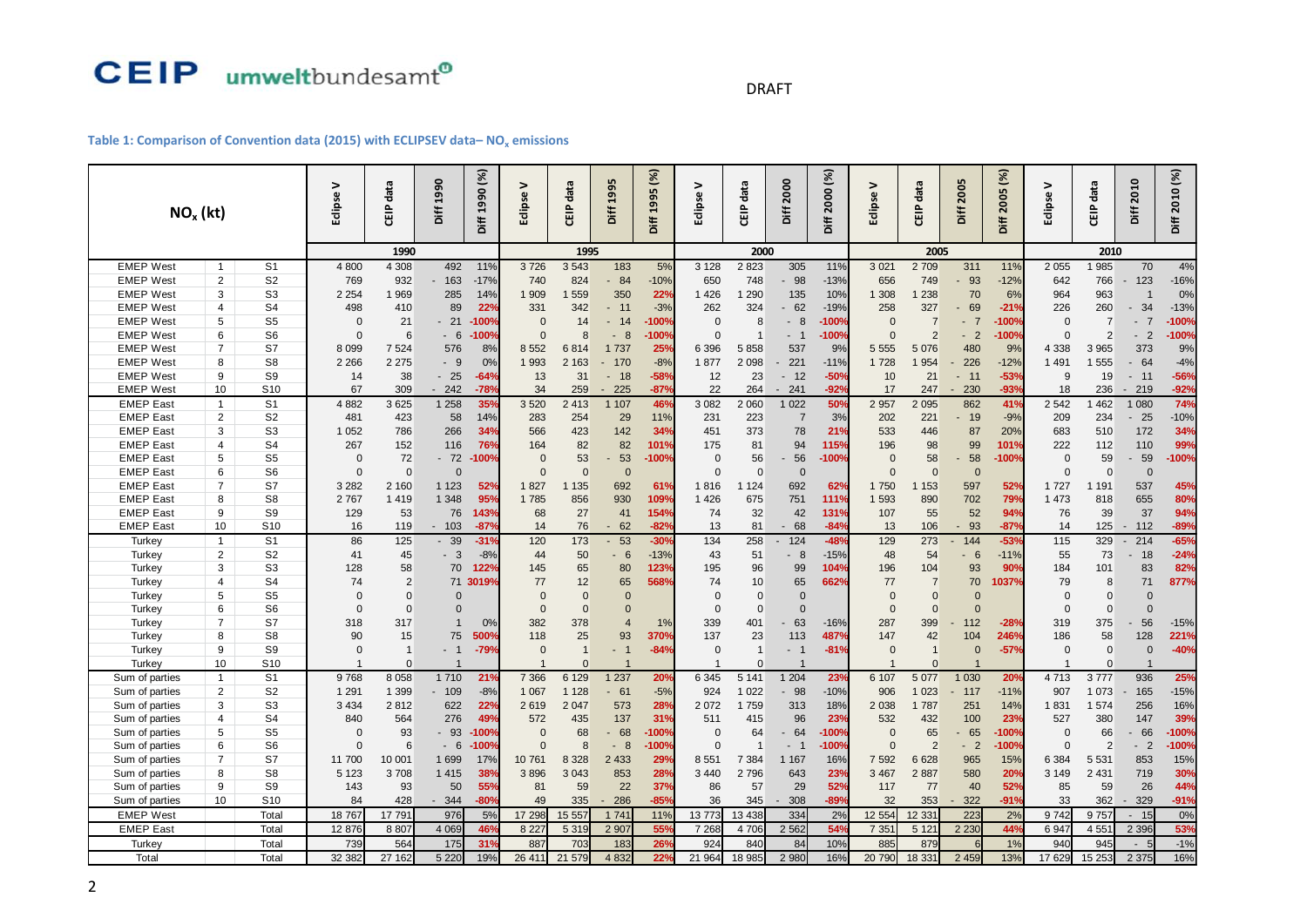#### DRAFT

#### **Table 2: Comparison of Convention data (2015) with ECLIPSEV data– SO<sup>x</sup> emissions**

|                  | $SO_{x}$ (kt)         |                      | $\geq$<br>Eclipse | data<br>읍      | Diff 1990    | Diff 1990 (%)         | Eclipse V      | data<br>읍      | 1995<br>Diff                               | Diff 1995 (%) | Eclipse V            | data<br>룹      | Diff 2000      | Diff 2000 (%) | Eclipse V            | data<br><b>E</b>     | 2005<br>Diff   | Diff 2005 (%) | Eclipse V | data<br>읍      | 2010<br>biff                   | Diff 2010 (%) |
|------------------|-----------------------|----------------------|-------------------|----------------|--------------|-----------------------|----------------|----------------|--------------------------------------------|---------------|----------------------|----------------|----------------|---------------|----------------------|----------------------|----------------|---------------|-----------|----------------|--------------------------------|---------------|
|                  |                       |                      |                   | 1990           |              |                       |                | 1995           |                                            |               |                      | 2000           |                |               |                      | 2005                 |                |               |           | 2010           |                                |               |
| <b>EMEP West</b> | $\mathbf{1}$          | S <sub>1</sub>       | 19 415            | 16822          | 2 5 9 3      | 15%                   | 11 745         | 12 24 2        | 497                                        | $-4%$         | 8 2 0 2              | 7 9 5 4        | 248            | 3%            | 6 175                | 5 985                | 190            | 3%            | 3511      | 3 2 9 9        | 211                            | 6%            |
| <b>EMEP West</b> | $\overline{2}$        | S <sub>2</sub>       | 2 3 4 0           | 3 0 8 3        | $-742$       | $-24%$                | 1 3 6 0        | 1 4 0 3        | 44                                         | $-3%$         | 754                  | 833            | - 79           | $-9%$         | 686                  | 673                  | 13             | 2%            | 672       | 594            | 79                             | 13%           |
| <b>EMEP West</b> | 3                     | S <sub>3</sub>       | 2 8 2 4           | 4706           | 1882         | $-40%$                | 2 2 7 7        | 2 4 9 8        | 220                                        | $-9%$         | 1 5 20               | 1 531          | $-11$          | $-1%$         | 1 1 5 2              | 1 0 6 4              | 88             | 8%            | 735       | 869            | 134                            | $-15%$        |
| <b>EMEP West</b> | $\overline{4}$        | S <sub>4</sub>       | 1 1 3 2           | 1 0 2 2        | 110          | 11%                   | 972            | 672            | 300                                        | 45%           | 859                  | 568            | 291            | 51%           | 798                  | 527                  | 271            | 51%           | 682       | 406            | 276                            | 68%           |
| <b>EMEP West</b> | 5                     | S <sub>5</sub>       | $\Omega$          | 62             | 62           | $-100%$               | $\Omega$       | 34             | 34                                         | $-100%$       | $\Omega$             | 46             | - 46           | $-100%$       | $\Omega$             | 47                   | 47             | $-100%$       | $\Omega$  | 60             | 60                             | $-100%$       |
| <b>EMEP West</b> | 6                     | S <sub>6</sub>       | $\Omega$          | 51             | $-51$        | $-100%$               | $\Omega$       | 24             | 24<br>÷.                                   | $-100%$       | $\Omega$             | $\Omega$       | $\Omega$       | $-100%$       | $\Omega$             | $\overline{1}$       | - 1            | $-100%$       | $\Omega$  | $\mathbf 0$    | $\Omega$                       | $-100%$       |
| <b>EMEP West</b> | $\overline{7}$        | S7                   | 551               | 811            | 260          | $-32%$                | 441            | 486            | $-45$                                      | $-9%$         | 171                  | 150            | 21             | 14%           | 51                   | 46                   | 4              | 9%            | 10        | 32             | 21<br>$\sim$                   | $-67%$        |
| <b>EMEP West</b> | 8                     | S <sub>8</sub>       | 423               | 423            | $-1$         | 0%                    | 292            | 317            | $-24$                                      | $-8%$         | 243                  | 261            | $-18$          | $-7%$         | 217                  | 209                  | 8              | 4%            | 139       | 129            | 11                             | 8%            |
| <b>EMEP West</b> | 9                     | S <sub>9</sub>       | 5                 | 74             | $-68$        | $-93%$                | 5              | 60             | 55                                         | $-91%$        | 6                    | 52             | 47             | $-89%$        | 5                    | 41                   | 36             | $-88%$        | 3         | 27             | 25                             | $-90%$        |
| <b>EMEP West</b> | 10                    | S <sub>10</sub>      | 28                | 8              | 20           | 262%                  | 15             | $\overline{7}$ | 8                                          | 112%          | 10                   | $\overline{7}$ | 3              | 49%           | 8                    | 5 <sup>5</sup>       | $\overline{2}$ | 47%           | 8         | $\overline{7}$ | $\overline{1}$                 | 23%           |
| <b>EMEP East</b> | $\mathbf{1}$          | S <sub>1</sub>       | 10 239            | 8610           | 1 6 2 9      | 19%                   | 6 4 8 1        | 4 7 7 8        | 1 703                                      | 36%           | 4 9 6 2              | 3585           | 1 377          | 38%           | 4 5 1 5              | 3 6 16               | 899            | 25%           | 3875      | 3718           | 156                            | 4%            |
| <b>EMEP East</b> | $\overline{2}$        | S <sub>2</sub>       | 2 0 0 8           | 1 4 4 9        | 559          | 39%                   | 826            | 584            | 242                                        | 41%           | 530                  | 343            | 187            | 55%           | 357                  | 222                  | 136            | 61%           | 418       | 228            | 189                            | 83%           |
| <b>EMEP</b> East | 3                     | S <sub>3</sub>       | 2614              | 1 5 9 7        | 1 0 1 7      | 64%                   | 1 2 3 2        | 704            | 528                                        | 75%           | 661                  | 446            | 216            | 48%           | 803                  | 615                  | 188            | 31%           | 1 308     | 637            | 671                            | 105%          |
| <b>EMEP East</b> | $\overline{4}$        | S <sub>4</sub>       | 3628              | 648            | 2979         | 460%                  | 2 0 5 0        | 458            | 1 5 9 2                                    | 348%          | 2 4 8 6              | 523            | 1 9 6 4        | 376%          | 3 1 4 9              | 486                  | 2 6 63         | 548%          | 2 5 7 6   | 540            | 2 0 36                         | 377%          |
| <b>EMEP East</b> | $\,$ 5 $\,$           | S <sub>5</sub>       | $\mathbf 0$       | $\mathbf{0}$   | $\mathbf 0$  |                       | $\mathbf 0$    | $\overline{0}$ | $\mathbf{0}$                               |               | 0                    | $\Omega$       | $\overline{0}$ |               | $\mathbf 0$          | $\overline{0}$       | $\overline{0}$ |               | 0         | $\mathbf 0$    | $\overline{0}$                 |               |
| <b>EMEP East</b> | 6                     | S <sub>6</sub>       | $\Omega$          | $\mathbf{0}$   | $\Omega$     |                       | $\Omega$       | $\overline{0}$ | $\mathbf{0}$                               |               | $\Omega$             | $\Omega$       | $\overline{0}$ |               | $\Omega$             | $\overline{0}$       | $\Omega$       |               | $\Omega$  | $\mathbf 0$    | $\Omega$                       |               |
| <b>EMEP East</b> | $\overline{7}$        | S7                   | 365               | 277            | 87           | 31%                   | 145            | 110            | 35                                         | 32%           | 177                  | 128            | 49             | 38%           | 156                  | 136                  | 20             | 14%           | 42        | 32             | 10                             | 31%           |
| <b>EMEP</b> East | 8                     | S <sub>8</sub>       | 381               | 249            | 132          | 53%                   | 206            | 129            | 76                                         | 59%           | 141                  | 90             | 52             | 58%           | 118                  | 97                   | 21             | 22%           | 55        | 42             | 13                             | 31%           |
| <b>EMEP East</b> | 9                     | S <sub>9</sub>       | 76                | 3              | 73           | 2889 <sup>°</sup>     | 40             | $\overline{2}$ | 38                                         | 2111%         | 39                   | $\overline{2}$ | 37             | 2210%         | 47                   | 2                    | 45             | 2233%         | 33        | $\overline{2}$ | 31                             | 1542%         |
| <b>EMEP East</b> | 10                    | S <sub>10</sub>      | 12                | 16             | - 4          | $-24^{\circ}$         | 11             | 13             | $\overline{1}$                             | $-11%$        | 11                   | 13             | $\overline{2}$ | $-16%$        | 11                   | 15                   |                | $-25%$        | 11        | 16             | 5                              | $-31%$        |
| Turkey           | $\mathbf{1}$          | S <sub>1</sub>       | 812               | 748            | 64           | 9%                    | 1 016          | 001            | 15                                         | 1%            | 897                  | 1 3 6 3        | 466            | $-34%$        | 647                  | 1218                 | 571            | $-47%$        | 598       | 1 376          | 778                            | $-57%$        |
| Turkey           | $\overline{2}$        | S <sub>2</sub>       | 149               | 417            | 268          | $-64%$                | 138            | 376            | 239                                        | $-63%$        | 87                   | 291            | 204            | $-70%$        | 83                   | 310                  | 227            | $-73%$        | 215       | 550            | 335<br>$\blacksquare$          | $-61%$        |
| Turkey           | 3                     | S <sub>3</sub>       | 400               | 517            | 117          | $-23%$                | 419            | 423            | $\overline{3}$<br>$\overline{\phantom{a}}$ | $-1%$         | 658                  | 579            | 80             | 14%           | 618                  | 463                  | 155            | 33%           | 340       | 617            | 277                            | $-45%$        |
| Turkey           | $\overline{4}$        | S <sub>4</sub>       | 164               | $\overline{4}$ | 160          | 4088%                 | 177            | $\overline{4}$ | 173                                        | 400%          | 111                  | 5              | 106            | 1957%         | 79                   | 3                    | 77             | 2834%         | 69        | 3              | 66                             | 1997%         |
| Turkey           | 5                     | S <sub>5</sub>       | $\Omega$          | $\Omega$       | $\Omega$     |                       | $\Omega$       | $\Omega$       | $\Omega$                                   |               | $\Omega$             | $\Omega$       | $\Omega$       |               | $\Omega$             | $\Omega$             | $\Omega$       |               | $\Omega$  | $\overline{0}$ | $\Omega$                       |               |
| Turkey           | 6                     | S <sub>6</sub>       | $\Omega$          | $\Omega$       | $\mathbf{0}$ |                       | $\overline{0}$ | $\Omega$       | $\Omega$                                   |               | $\Omega$             | $\Omega$       | $\Omega$       |               | $\Omega$             | $\overline{0}$       | $\Omega$       |               | $\Omega$  | $\Omega$       | $\Omega$                       |               |
| Turkey           | $\overline{7}$        | S7                   | 51                | 61             | $-10$        | $-16%$                | 57             | 79             | 22                                         | $-27$ %       | 29                   | 91             | 62             | $-68%$        | 6                    | 101                  | 95             | $-94%$        | 8         | $\overline{1}$ | $\overline{7}$                 | 938%          |
| Turkey           | 8                     | S <sub>8</sub>       | 18                | $\overline{A}$ | 14           | 374%                  | 23             | 6              | 17                                         | 269%          | 13                   | 6              | 8              | 133%          | 14                   | 11                   | $\overline{4}$ | 35%           | 20        | 14             | 6                              | 43%           |
| Turkey           | $\boldsymbol{9}$      | S <sub>9</sub>       | $\Omega$          | $\Omega$       | $\mathbf{0}$ | 160%                  | $\overline{0}$ | $\mathbf 0$    | $\Omega$                                   | 122%          | $\overline{0}$       | $\Omega$       | $\Omega$       | 188%          | $\Omega$             | $\overline{0}$       | $\Omega$       | 508%          | $\Omega$  | $\overline{0}$ | $\Omega$                       | 835%          |
| Turkey           | 10                    | S <sub>10</sub>      |                   | $\Omega$       |              |                       |                | $\Omega$       |                                            |               |                      | $\Omega$       | $\overline{1}$ |               |                      | $\Omega$             |                |               |           | $\Omega$       |                                |               |
| Sum of parties   | $\mathbf{1}$          | S <sub>1</sub>       | 30 466            | 26 181         | 4 2 8 6      | 16%                   | 19 24 2        | 18 021         | 1 2 2 1                                    | 7%            | 14 061               | 12 902         | 1 159          | 9%            | 11 337               | 10 819               | 518            | 5%            | 7 9 8 4   | 8 3 9 4        | 410<br>$\sim$                  | $-5%$         |
| Sum of parties   | $\mathbf{2}^{\prime}$ | S <sub>2</sub>       | 4 4 9 7           | 4 9 4 9        | $-452$       | $-9%$                 | 2 3 2 3        | 2 3 6 4        | $-41$                                      | $-2%$         | 1 3 7 1              | 1 4 6 6        | - 96           | $-7%$         | 1 1 2 6              | 1 2 0 5              | 79             | $-7%$         | 1 3 0 5   | 1 3 7 2        | 67                             | $-5%$         |
| Sum of parties   | 3                     | S <sub>3</sub>       | 5838              | 6820           | 982          | $-14%$                | 3 9 2 9        | 3 6 24         | 304                                        | 8%            | 2 8 4 0              | 2 5 5 6        | 284            | 11%           | 2 5 7 3              | 2 1 4 2              | 430            | 20%           | 2 3 8 3   | 2 1 2 2        | 260                            | 12%           |
| Sum of parties   | 4                     | S <sub>4</sub>       | 4 9 24            | 1 675          | 3 2 4 9      | 194%                  | 3 1 9 9        | 1 1 3 4        | 2 0 6 5                                    | 182%          | 3 4 5 7              | 1 0 9 6        | 2 3 6 1        | 215%          | 4 0 27               | 1 0 16               | 3 0 1 1        | 296%          | 3 3 2 8   | 950            | 2 3 7 8                        | 250%          |
| Sum of parties   | 5                     | S <sub>5</sub>       | $\Omega$          | 62             | 62           | $-100%$               | $\Omega$       | 34             | 34                                         | $-100%$       | $\Omega$<br>$\Omega$ | 46             | $-46$          | -100%         | $\Omega$<br>$\Omega$ | 47<br>$\overline{1}$ | 47             | $-100%$       | $\Omega$  | 60             | 60<br>$\overline{\phantom{a}}$ | $-100%$       |
| Sum of parties   | 6                     | S <sub>6</sub>       | $\Omega$          | 51             | $-51$        | $-100%$               | $\overline{0}$ | 24             | 24<br>$\omega$                             | $-100%$       |                      | $\Omega$       | $\Omega$       | $-100%$       |                      |                      | $\blacksquare$ | $-100%$       | $\Omega$  | $\mathbf 0$    | $\Omega$                       | $-100%$       |
| Sum of parties   | $\overline{7}$        | S7<br>S <sub>8</sub> | 967               | 1 1 4 9        | 182          | $-16%$                | 643            | 676            | 32<br>$\sim$<br>68                         | $-5%$         | 377                  | 369            | 8              | 2%            | 213                  | 284                  | 71             | $-25%$        | 60        | 65             | 5<br>$\sim$                    | $-7%$         |
| Sum of parties   | 8<br>9                | S <sub>9</sub>       | 821<br>81         | 676<br>76      | 145<br>5     | 21 <sup>°</sup><br>7% | 521<br>45      | 453<br>62      | $-17$                                      | 15%<br>$-27%$ | 398<br>44            | 356<br>54      | 42<br>$-10$    | 12%<br>$-18%$ | 350<br>52            | 317<br>43            | 33<br>9        | 10%<br>20%    | 214<br>36 | 185<br>29      | 30<br>$\overline{7}$           | 16%<br>23%    |
| Sum of parties   |                       |                      |                   |                |              | 75%                   | 28             | 20             | $\mathsf{R}$                               |               | 22                   | 20             | 3              |               | 20                   | 20                   | $\Omega$       |               | 20        |                | $-2$                           |               |
| Sum of parties   | 10                    | S <sub>10</sub>      | 41                | 24             | 18           |                       |                |                |                                            | 39%           |                      |                |                | 13%           |                      |                      |                | 0%            |           | 23<br>5 4 2 3  |                                | $-10%$        |
| <b>EMEP West</b> |                       | Total                | 26 719            | 27 062         | 343          | $-1%$                 | 17 108         | 17 743         | 635                                        | $-4%$         | 11 765               | 11 402         | 363            | 3%            | 9 0 9 1              | 8 5 9 9              | 492            | 6%            | 5 7 6 1   |                | 338                            | 6%            |
| <b>EMEP East</b> |                       | Total                | 19 322            | 12 849         | 6 4 7 3      | 50°                   | 10 991         | 6778           | 4 2 1 3                                    | 62%           | 9 0 0 8              | 5 1 2 9        | 3879           | <b>76%</b>    | 9 1 5 7              | 5 1 8 9              | 3 9 6 8        | 76%           | 8 3 1 8   | 5 2 1 6        | 3 10 2                         | 59%           |
| Turkey           |                       | Total                | 1 5 9 4           | 1 7 5 (        | $-156$       | $-9%$                 | 1 8 3 2        | 1 890          | $-58$                                      | $-3%$         | 1 7 9 7              | 2 3 3 5        | 538            | $-23o$        | 1449                 | 2 10 6               | 657            | $-31%$        | 1 2 5 2   | 2 5 6 1        | 1 309                          | $-51%$        |
| Total            |                       | Total                | 47 636            | 41 662         | 5974         | 14%                   | 29 931         | 26 412         | 3519                                       | 13%           | 22 5 69              | 18 865         | 3 704          | 20%           | 19 697               | 15 895               | 3 803          | 24%           | 15 330    | 13 199         | 2 1 3 1                        | 16%           |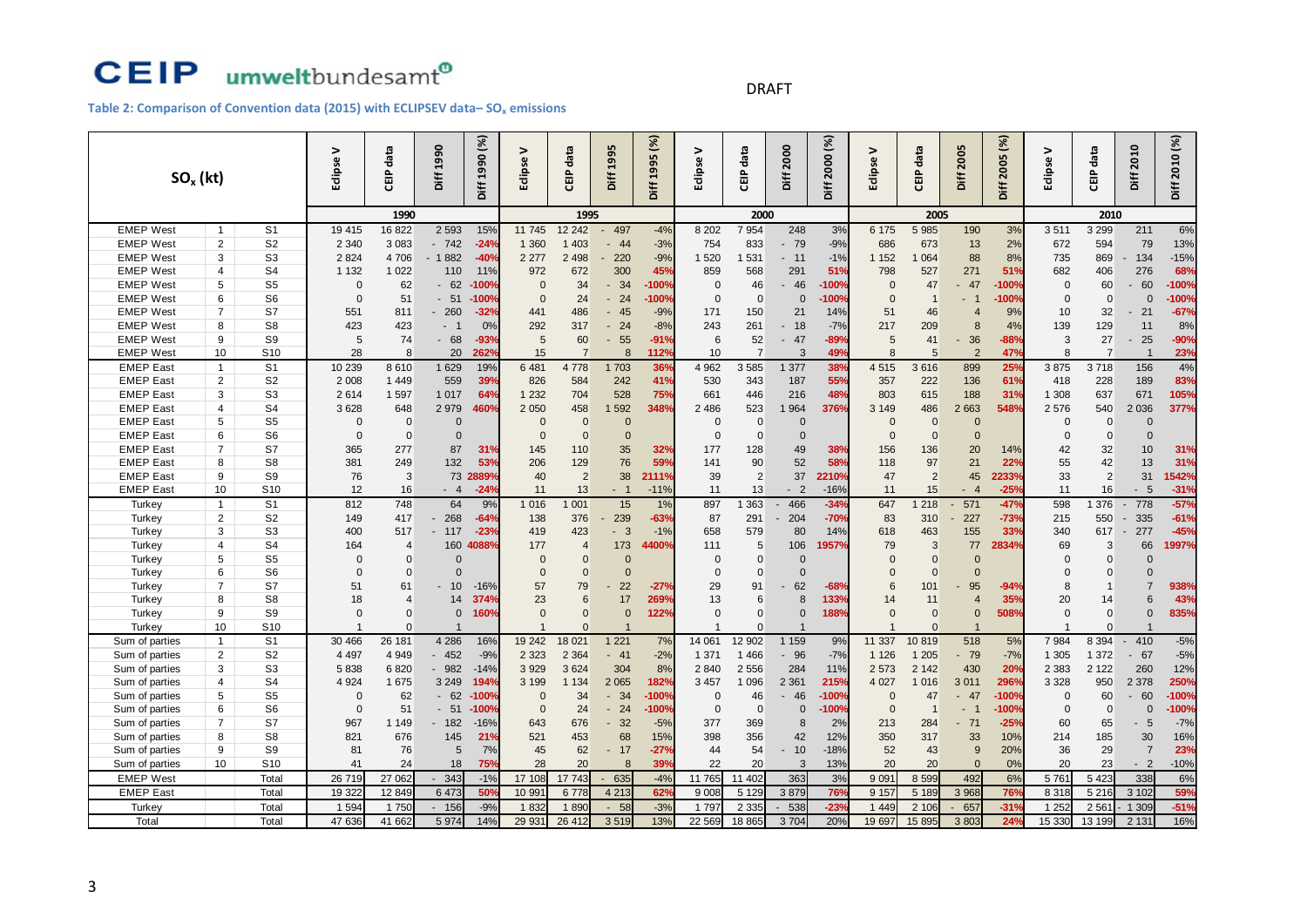#### DRAFT

**Table 3: Comparison of Convention data (2015) with ECLIPSEV data– NMVOC emissions**

| NMVOC (kt)       |                     |                                  | ><br>Eclipse   | data<br>읍      | Diff 1990 | Diff 1990 (%)   | ><br>Eclipse | data<br>룹      | 1995<br><b>Diff</b> | Diff 1995 (%)   | Eclipse V      | CEIP data     | Diff 2000      | Diff 2000 (%)    | ><br>Eclipse   | CEIP data      | Diff 2005      | Diff 2005 (%) | Eclipse V      | CEIP data    | 2010<br>Diff                   | Diff 2010 (%) |
|------------------|---------------------|----------------------------------|----------------|----------------|-----------|-----------------|--------------|----------------|---------------------|-----------------|----------------|---------------|----------------|------------------|----------------|----------------|----------------|---------------|----------------|--------------|--------------------------------|---------------|
|                  |                     |                                  |                |                |           |                 |              |                |                     |                 |                |               |                |                  |                |                |                |               |                |              |                                |               |
|                  |                     |                                  |                | 1990           |           |                 |              | 1995           |                     |                 |                | 2000          |                |                  |                | 2005           |                |               |                | 2010         |                                |               |
| <b>EMEP West</b> | $\overline{1}$      | S <sub>1</sub>                   | 148            | 100            | 48        | 47%             | 139          | 101            | 38                  | 38%             | 170            | 93            | 76             | 82%              | 182            | 95             | 87             | 91%           | 203            | 94           | 109                            | 116%          |
| <b>EMEP West</b> | $\overline{2}$      | S <sub>2</sub>                   | 1 3 9 4        | 1 7 1 4        | $-321$    | $-19%$          | 1 383        | 1 276          | 106                 | 8%              | 1 2 3 6        | 1 1 0 5       | 130            | 12%              | 1 0 9 0        | 1 044          | 46             | 4%            | 1 1 8 8        | 1 092        | 96                             | 9%            |
| <b>EMEP West</b> | 3                   | S <sub>3</sub>                   | 74             | 107            | $-33$     | $-31%$          | 69           | 97<br>1 1 7 1  | 28                  | $-29%$          | 57             | 84            | 27             | $-32%$           | 56             | 93             | 36             | $-39%$        | 59             | 82           | 23                             | $-28%$        |
| <b>EMEP West</b> | $\overline{4}$      | S <sub>4</sub>                   | 1 2 8 2        | 1 4 3 9        | $-156$    | $-11%$          | 1 1 5 9      |                | 12                  | $-1%$           | 1 0 1 7        | 954           | 63             | 7%               | 985            | 858            | 127            | 15%           | 917            | 768          | 149                            | 19%           |
| <b>EMEP West</b> | 5                   | S <sub>5</sub>                   | 1 2 2 7        | 1 2 0 5        | 22        | 2%              | 1 1 4 2      | 1 086          | 56                  | 5%              | 996            | 928           | 67             | 7%               | 660            | 622            | 38             | 6%            | 455            | 441          | 14                             | 3%            |
| <b>EMEP West</b> | 6                   | S <sub>6</sub>                   | 5 3 7 7        | 5 683          | $-306$    | $-5%$           | 4 5 9 9      | 4 4 5 4        | 146                 | 3%              | 4 2 0 9        | 4 1 6 9       | 40             | 1%               | 3763           | 3835           | 72             | $-2%$         | 3 1 8 7        | 3 3 4 5      | 159                            | $-5%$         |
| <b>EMEP West</b> | $\overline{7}$      | S7                               | 8 4 1 5        | 6 3 9 1        | 2 0 24    | 32%             | 8 0 7 5      | 4917           | 3 1 5 9             | 64%             | 4 1 4 9        | 3 3 0 1       | 848            | 26%              | 2 4 0 2        | 1 997          | 405            | <b>20%</b>    | 1 3 1 2        | 1 1 9 7      | 115                            | 10%           |
| <b>EMEP West</b> | 8                   | S <sub>8</sub>                   | 1 0 3 7        | 763            | 274       | 36%             | 851          | 682            | 170                 | 25%             | 792            | 606           | 186            | 31%              | 703            | 543            | 160            | 29%           | 575            | 420          | 155                            | 37%           |
| <b>EMEP West</b> | 9                   | S <sub>9</sub>                   | 222            | 133            | 89        | 67%             | 212          | 128            | 83                  | 65%             | 196            | 114           | 81             | 71%              | 168            | 115            | 53             | 46%           | 156            | 103          | 53                             | 51%           |
| <b>EMEP West</b> | 10                  | S <sub>10</sub>                  | 431            | 864            | 433       | -50%            | 252          | 692            | 440                 | $-64%$          | 179            | 646           | 467            | $-72%$           | 141            | 604            | 464            | $-77%$        | 141            | 611          | 469                            | $-77%$        |
| <b>EMEP East</b> | $\mathbf{1}$        | S <sub>1</sub>                   | 133            | 82             | 51        | 63%             | 94           | 52             | 42                  | 81%             | 83             | 41            | 41             | 100 <sup>o</sup> | 83             | 41             | 42             | 102%          | 68             | 33           | 36                             | 109%          |
| <b>EMEP East</b> | $\overline{c}$      | S <sub>2</sub>                   | 815            | 488            | 327       | 67%             | 435          | 276            | 159                 | 57%             | 340            | 231           | 109            | 47%              | 207            | 156            | 50             | 32%           | 230            | 164          | 66                             | 40%           |
| <b>EMEP</b> East | 3                   | S <sub>3</sub>                   | 34             | 28             | 6         | 23%             | 20           | 16             | $\overline{4}$      | 24%             | 13             | 10            | $\overline{2}$ | 21%              | 14             | 15             | $\mathbf{0}$   | $-2%$         | 17             | 16           | $\overline{\mathbf{1}}$        | 8%            |
| <b>EMEP East</b> | $\overline{4}$<br>5 | S <sub>4</sub><br>S <sub>5</sub> | 676            | 627            | 49        | 8%              | 474          | 445            | 29                  | 7%              | 444            | 420           | 25             | 6%<br>58%        | 478            | 440            | 38             | 9%            | 520            | 458          | 63                             | 14%           |
| <b>EMEP</b> East |                     |                                  | 1 647          | 856            | 791       | 92%             | 967          | 570            | 396                 | 70%             | 973            | 617           | 357            |                  | 1 2 7 8        | 770            | 508            | 66%           | 1 4 6 9        | 962          | 507                            | 53%           |
| <b>EMEP</b> East | 6                   | S <sub>6</sub>                   | 1 4 0 8        | 1 0 8 6        | 322       | 30%             | 1 0 8 7      | 919            | 168                 | 18%             | 1 1 0 1        | 929           | 171            | 18%              | 1 1 9 0        | 970            | 220            | 23%           | 1 2 2 0        | 959          | 261                            | 27%           |
| <b>EMEP East</b> | $\overline{7}$      | S7                               | 3510           | 2726           | 784       | 29%             | 2 4 0 6      | 1785           | 622                 | 35%             | 2 1 1 8        | 1578          | 540            | 34%              | 2 0 3 7        | 1 350          | 687            | 51%           | 1745           | 1 1 8 1      | 564                            | 48%           |
| <b>EMEP</b> East | 8                   | S <sub>8</sub>                   | 1 1 5 8        | 561            | 597       | 106%            | 507          | 171            | 336                 | 196%            | 413            | 132           | 281            | 213%             | 358            | 286            | 72             | 25%           | 324            | 151          | 174                            | 115%          |
| <b>EMEP East</b> | 9                   | S <sub>9</sub>                   | 616            | 284            | 332       | 117%            | 345          | 168            | 177                 | 106%            | 372            | 195           | 177            | 91%              | 519            | 303            | 216            | 72%           | 386            | 232          | 154                            | 66%           |
| <b>EMEP East</b> | 10                  | S <sub>10</sub>                  | 379            | 425            | $-46$     | $-11%$          | 366          | 370            | - 3                 | $-1%$           | 361            | 372           | 11             | $-3%$            | 363            | 401            | 38             | $-9%$         | 364            | 423          | $-60$                          | $-14%$        |
| Turkey           | $\overline{1}$      | S <sub>1</sub>                   | $\overline{4}$ | $\overline{1}$ | 3         | 238             | 5            | $\overline{1}$ | $\overline{4}$      | 317%            | $\overline{5}$ | $\mathcal{P}$ | 3              | 155%             | $\overline{4}$ | $\overline{2}$ | $\overline{2}$ | 98%           | $\overline{4}$ | 3            | $\overline{2}$                 | 57%           |
| Turkey           | $\overline{c}$      | S <sub>2</sub>                   | 341            | 259            | 83        | 32%             | 318          | 258            | 60                  | 23%             | 264            | 229           | 35             | 15%              | 218            | 203            | 15             | 7%            | 200            | 257          | 57<br>$\sim$                   | $-22%$        |
| Turkey           | 3                   | S <sub>3</sub>                   | 3              | 22             | 18        | $-85%$          | 3            | 22             | 19                  | $-86%$          | 5              | 40            | 35             | $-87%$           | 5              | 40             | 36             | $-88%$        | $\overline{4}$ | 39           | 35                             | $-89%$        |
| Turkey           | $\overline{4}$      | S <sub>4</sub>                   | 40             | 71             | 32        | $-44%$          | 45           | 79             | 34                  | $-43%$          | 44             | 92            | $-48$          | $-52%$           | 50             | 87             | 37             | $-43%$        | 55             | 95           | 40<br>$\overline{\phantom{a}}$ | $-42%$        |
| Turkey           | 5                   | S <sub>5</sub>                   | 22             | $\Omega$       | 22        |                 | 29           | $\Omega$       | 29                  |                 | 24             | $\Omega$      | 24             |                  | 17             | $\Omega$       | 17             |               | 15             | $\mathbf{0}$ | 15                             |               |
| Turkey           | 6                   | S <sub>6</sub>                   | 138            | 181            | 43        | $-24%$          | 159          | 198            | 40                  | $-20%$          | 167            | 226           | 59             | $-26%$           | 150            | 232            | 82             | $-35%$        | 146            | 238          | 92                             | $-38%$        |
| Turkey           | $\overline{7}$      | S7                               | 306            | 65             | 241       | 369%            | 415          | 91             | 325                 | 358%            | 305            | 107           | 197            | 184%             | 168            | 95             | 74             | 78%           | 127            | 90           | 37                             | 41%           |
| Turkey           | 8                   | S <sub>8</sub>                   | 25             | $\overline{1}$ | 23        | 1913%           | 32           | $\overline{2}$ | 30                  | 1303%           | 43             | $\mathcal{P}$ | 40             | 1721%            | 41             | 3              | 38             | 1085%         | 38             | 5            | 33                             | 621%          |
| Turkey           | 9                   | S <sub>9</sub>                   | 15             | 5              | 10        | 210%            | 16           | 32             | 16                  | $-50%$          | 16             | 38            | $-22$          | $-57%$           | 17             | 39             | 21             | $-55%$        | 18             | 39           | 21<br>$\overline{\phantom{a}}$ | $-54%$        |
| <b>Turkey</b>    | 10                  | S <sub>10</sub>                  | 42             | 231            | 189       | $-82%$          | 47           | 226            | 180                 | $-79%$          | 47             | 219           | 172            | $-79%$           | 46             | 217            | 171            | $-79%$        | 46             | 211          | 165                            | $-78%$        |
| Sum of parties   | $\mathbf{1}$        | S <sub>1</sub>                   | 285            | 183            | 102       | 55%             | 239          | 154            | 84                  | 55%             | 257            | 137           | 121            | 88%              | 270            | 139            | 131            | 94%           | 276            | 130          | 146                            | 113%          |
| Sum of parties   | $\overline{2}$      | S <sub>2</sub>                   | 2 5 5 0        | 2 4 6 1        | 89        | 4%              | 2 1 3 6      | 1811           | 325                 | 18%             | 1840           | 1 566         | 274            | 18%              | 1515           | 1 403          | 112            | 8%            | 1618           | 1513         | 106                            | 7%            |
| Sum of parties   | 3                   | S <sub>3</sub>                   | 111            | 156            | $-45$     | $-29%$          | 91           | 135            | $-44$               | $-32%$          | 75             | 135           | $-60$          | $-44%$           | 75             | 148            | 72             | $-49%$        | 81             | 137          | $-56$                          | $-41%$        |
| Sum of parties   | $\overline{4}$      | S <sub>4</sub>                   | 1 9 9 8        | 2 1 3 7        | $-139$    | $-7%$           | 1678         | 1 6 9 4        | $-17$               | $-1%$           | 1 505          | 1 4 6 6       | 39             | 3%               | 1 5 1 3        | 1 385          | 128            | 9%            | 1 4 9 3        | 1 3 2 1      | 172                            | 13%           |
| Sum of parties   | 5                   | S <sub>5</sub>                   | 2896           | 2 0 6 0        | 836       | 41%             | 2 1 3 8      | 1656           | 482                 | 29%             | 1 9 9 4        | 1 5 4 5       | 449            | 29%              | 1 9 5 6        | 1 3 9 2        | 563            | 40%           | 1 9 3 9        | 1 4 0 3      | 536                            | 38%           |
| Sum of parties   | 6                   | S <sub>6</sub>                   | 6924           | 6 9 5 0        | $-27$     | 0%              | 5845         | 5 5 7 1        | 274                 | 5%              | 5 4 7 6        | 5 3 2 4       | 152            | 3%               | 5 103          | 5 0 3 7        | 66             | 1%            | 4 5 5 3        | 4 5 4 2      | 11                             | 0%            |
| Sum of parties   | $\overline{7}$      | S7                               | 12 231         | 9 1 8 2        | 3 0 5 0   | 33%             | 10897        | 6792           | 4 1 0 5             | 60%             | 6572           | 4 9 8 7       | 1585           | 32%              | 4 608          | 3 4 4 2        | 1 1 6 6        | 34%           | 3 1 8 4        | 2 4 6 8      | 716                            | 29%           |
| Sum of parties   | 8                   | S <sub>8</sub>                   | 2 2 1 9        | 1 3 2 6        | 894       | 67%             | 1 3 9 1      | 855            | 536                 | 63%             | 1 2 4 8        | 741           | 507            | 69%              | 1 1 0 2        | 832            | 270            | 32%           | 937            | 576          | 361                            | 63%           |
| Sum of parties   | 9                   | S <sub>9</sub>                   | 853            | 421            | 431       | 102%            | 572          | 328            | 245                 | 75%             | 584            | 348           | 237            | 68%              | 704            | 456            | 248            | 54%           | 560            | 374          | 185                            | 49%           |
| Sum of parties   | 10                  | S <sub>10</sub>                  | 852            | 1 5 2 0        | 668       | $-44%$          | 666          | 1 2 8 8        | 622                 | $-48%$          | 587            | 1 2 3 7       | 649            | $-53%$           | 550            | 1 2 2 3        | 673            | $-55%$        | 551            | 1 2 4 5      | 694                            | $-56%$        |
| <b>EMEP West</b> |                     | Total                            | 19 606         | 18 398         | 1 2 0 8   | 7%              | 17882        | 14 603         | 3 2 7 8             | $22^\circ$      | 13 000         | 12 003        | 997            | 8%               | 10 150         | 9807           | 343            | 3%            | 8 193          | 8 1 5 4      | 40                             | 0%            |
| <b>EMEP East</b> |                     | Total                            | 10 377         | 7 1 6 2        | 3 2 1 5   | 45 <sup>°</sup> | 6702         | 4 7 7 1        | 1 930               | 40 <sup>°</sup> | 6 2 1 8        | 4 5 2 6       | 1 6 9 2        | 37%              | 6 5 28         | 4732           | 1 7 9 7        | 38%           | 6 3 4 4        | 4579         | 1765                           | 39%           |
| <b>Turkey</b>    |                     | Total                            | 936            | 836            | 100       | 12%             | 1 0 6 9      | 910            | 159                 | 18%             | 920            | 955           | $-35$          | $-4%$            | 718            | 919            | 201            | $-22%$        | 654            | 977          | 323                            | $-33%$        |
| Total            |                     | Total                            | 30 919         | 26 39 6        | 4 5 23    | 17%             | 25 652       | 20 284         | 5 3 6 8             | 26 <sup>o</sup> | 20 138         | 17 483        | 2 6 5 5        | 15%              | 17 396         | 15 458         | 1 9 3 9        | 13%           | 15 191         | 13710        | 1 4 8 2                        | 11%           |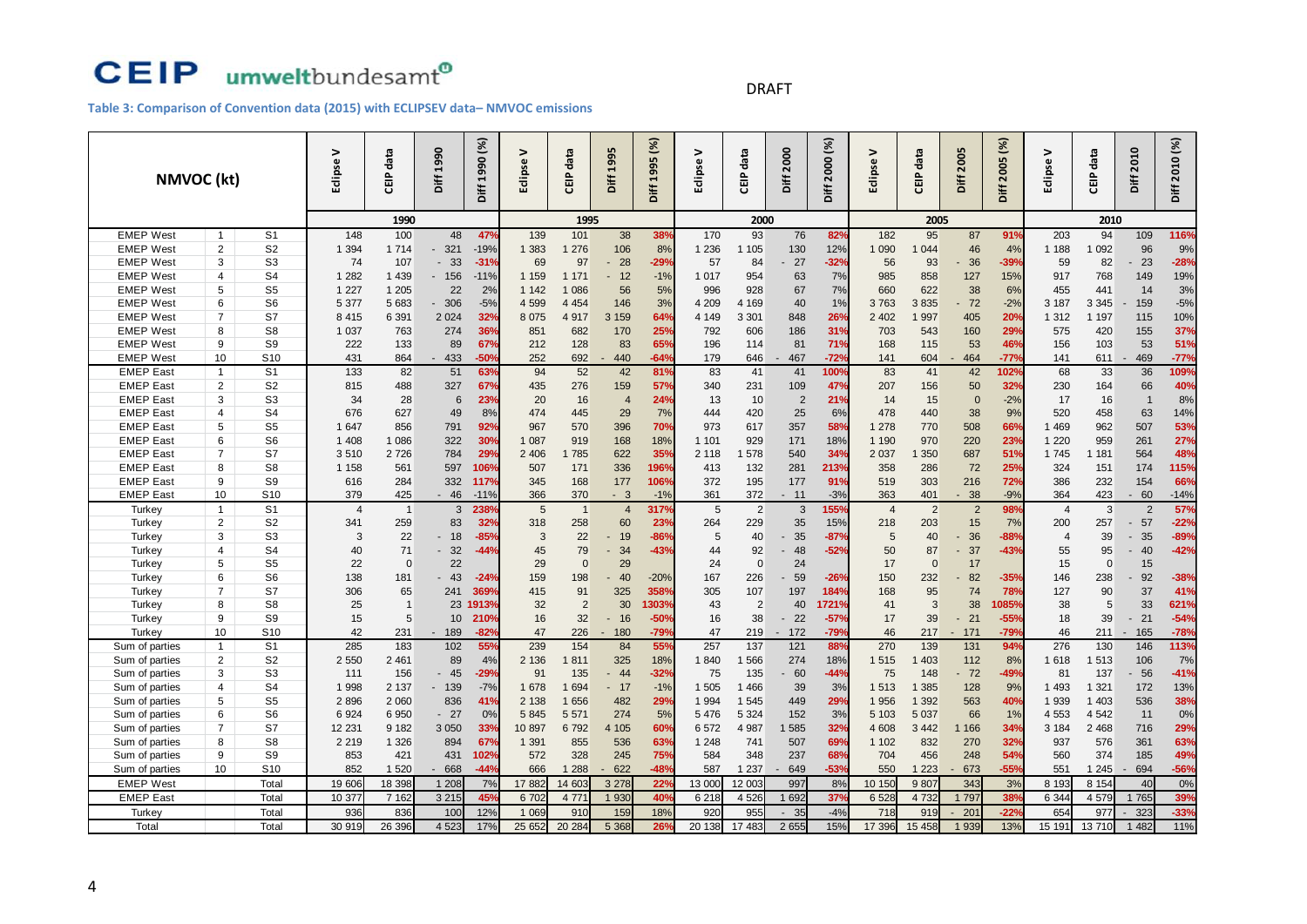#### DRAFT

**Table 4: Comparison of Convention data (2015) with ECLIPSEV data– NH<sup>3</sup> emissions**

|                                  |                                |                                   | $\geq$         | data            | Diff 1990      | Diff 1990 (%)       | >              | CEIP data       | 1995                                       | Diff 1995 (%)    | Eclipse V      | CEIP data             | Diff 2000            | Diff 2000 (%)   | >                          | CEIP data                        | Diff 2005                     | Diff 2005 (%)  | Eclipse V      | CEIP data             | Diff 2010            | Diff 2010 (%) |
|----------------------------------|--------------------------------|-----------------------------------|----------------|-----------------|----------------|---------------------|----------------|-----------------|--------------------------------------------|------------------|----------------|-----------------------|----------------------|-----------------|----------------------------|----------------------------------|-------------------------------|----------------|----------------|-----------------------|----------------------|---------------|
| $NH3$ (kt)                       |                                |                                   | Eclipse        | 흡               |                |                     | Eclipse        |                 | ă€                                         |                  |                |                       |                      |                 | Eclipse                    |                                  |                               |                |                |                       |                      |               |
|                                  |                                |                                   |                | 1990            |                |                     |                | 1995            |                                            |                  |                | 2000                  |                      |                 |                            | 2005                             |                               |                |                | 2010                  |                      |               |
| <b>EMEP West</b>                 | $\mathbf{1}$                   | S <sub>1</sub>                    | 5              | $5\phantom{.0}$ | $\mathbf{0}$   | $-4%$               | $6\phantom{1}$ | $6\phantom{.}$  | $\mathbf{0}$                               | 2%               | 10             | $5\phantom{.0}$       | $\overline{4}$       | 88%             | 14                         | $6\overline{6}$                  | 8                             | 127%           | 22             | $\overline{7}$        | 15                   | 231%          |
| <b>EMEP West</b>                 | $\overline{2}$                 | S <sub>2</sub>                    | 29             | 25              | $\overline{4}$ | 16%                 | 25             | 22              | $\overline{2}$                             | 9%               | 19             | 22                    | $\mathbf{3}$         | $-14%$          | 20                         | 21                               | $-1$                          | $-5%$          | 23             | 24                    | $\overline{1}$       | $-3%$         |
| <b>EMEP West</b>                 | 3                              | S <sub>3</sub>                    | $\overline{4}$ | $\overline{7}$  | 3              | $-41%$              | $\overline{4}$ | $6\phantom{1}$  | $\overline{2}$<br>$\blacksquare$           | $-35%$           | $\overline{4}$ | 5                     | $\overline{2}$       | $-31%$          | $\overline{4}$             | 9                                | 5<br>$\overline{\phantom{a}}$ | $-56%$         | 5              | $\overline{7}$        | $\overline{2}$       | $-29%$        |
| <b>EMEP West</b>                 | $\overline{4}$                 | S <sub>4</sub>                    | 91             | 94              | $-2$           | $-3%$               | 80             | 75              | 5                                          | 6%               | 75             | 65                    | 10                   | 15%             | 80                         | 72                               | $\mathsf{R}$                  | 11%            | 75             | 61                    | 14                   | 23%           |
| <b>EMEP West</b>                 | 5                              | S <sub>5</sub>                    | $\Omega$       | 37              | 37             | $-100$ <sup>o</sup> | $\mathbf{0}$   | 35              | 35                                         | $-100%$          | $\Omega$       | 38                    | 38                   | $-100%$         | $\mathbf{0}$               | 39                               | 39                            | $-100%$        | $\Omega$       | 39                    | 39<br>$\blacksquare$ | $-100%$       |
| <b>EMEP West</b>                 | 6                              | S <sub>6</sub>                    | $\Omega$       | $\overline{7}$  | $-7$           | $-100%$             | $\Omega$       | $\overline{7}$  | $-7$                                       | -100%            | $\mathbf 0$    | 8                     | 8<br>н.              | $-100%$         | $\Omega$                   | 8                                | 8<br>$\sim$                   | $-100%$        | $\Omega$       | $\overline{7}$        | $-7$                 | $-100%$       |
| <b>EMEP West</b>                 | $\overline{7}$                 | S7                                | 11             | 12              | - 1            | $-6%$               | 15             | 54              | 39                                         | $-72%$           | 159            | 127                   | 33                   | 26%             | 133                        | 111                              | 22                            | 20%            | 92             | 78                    | 14                   | 18%           |
| <b>EMEP West</b>                 | 8                              | S <sub>8</sub>                    | $\overline{1}$ | $\overline{1}$  | $\Omega$       | 6%                  | $\overline{1}$ | $\overline{1}$  | $\Omega$                                   | $-5%$            | $\overline{1}$ | $\overline{1}$        | $\Omega$             | 14%             | $\overline{2}$             | -1                               | $\overline{1}$                | 205%           | $\overline{2}$ | $\overline{1}$        | $\overline{1}$       | 178%          |
| <b>EMEP West</b>                 | 9                              | S <sub>9</sub>                    | 189            | 54              | 134            | 246%                | 186            | 52              | 134                                        | 261%             | 177            | 50                    | 127                  | 253%            | 174                        | 69                               | 105                           | 153%           | 181            | 75                    | 106                  | 141%          |
| <b>EMEP West</b>                 | 10                             | S <sub>10</sub>                   | 4727           | 5 0 4 5         | 318            | $-6%$               | 4 0 5 9        | 4 270           | 211                                        | $-5%$            | 3 9 7 0        | 4 150                 | 180                  | $-4%$           | 3787                       | 3 9 23                           | 136                           | $-3%$          | 3 5 4 5        | 3794                  | 249                  | $-7%$         |
| <b>EMEP East</b>                 | $\mathbf{1}$                   | S <sub>1</sub>                    | 6              | 5               | -1             | 27 <sup>°</sup>     | $\overline{4}$ | 3               | $\overline{1}$                             | 29%              | 3              | $\overline{2}$        | $\mathbf{1}$         | 27 <sup>°</sup> | 3                          | 2                                |                               | 31%            | $\overline{2}$ | $\overline{2}$        |                      | 41%           |
| <b>EMEP East</b>                 | $\overline{c}$                 | S <sub>2</sub>                    | 22             | 13              | 9              | 64%                 | 9              | 6               | 3                                          | 55%              | $\overline{7}$ | $\Delta$              | 3                    | 62%             | 5                          | $\mathbf{3}$                     | $\overline{2}$                | 69%            | 5              | $\overline{4}$        | $\overline{2}$       | 52%           |
| <b>EMEP</b> East                 | 3                              | S <sub>3</sub>                    | $\overline{1}$ | $\overline{1}$  | $\Omega$       | 28%                 | $\overline{1}$ | $\overline{1}$  | $\Omega$                                   | 20%              | $\mathbf{1}$   | $\Omega$              | $\Omega$             | 33%             | $\overline{1}$             | $\overline{0}$                   | $\Omega$                      | 27%            |                | $\overline{1}$        | $\Omega$             | 27%           |
| <b>EMEP East</b>                 | $\overline{4}$                 | S <sub>4</sub>                    | 12             | 16              | $-4$           | $-24%$              | $\overline{7}$ | $\overline{9}$  | $\overline{2}$<br>$\overline{\phantom{a}}$ | $-26o$           | 25             | 27                    | 3                    | $-10%$          | 30                         | 30 <sup>°</sup>                  | $\Omega$                      | 0%             | 29             | 32                    | 3                    | $-9%$         |
| <b>EMEP</b> East                 | 5                              | S <sub>5</sub>                    | $\Omega$       | 32              | 32             | $-100%$             | $\Omega$       | 31              | 31                                         | -100%            | $\Omega$       | 31                    | $-31$                | -100%           | $\Omega$                   | 31                               | 31                            | 100%           | $\Omega$       | 31                    | 31                   | $-100%$       |
| <b>EMEP</b> East                 | 6                              | S <sub>6</sub>                    | $\Omega$       | $\Omega$        | $\Omega$       |                     | $\Omega$       | $\overline{0}$  | $\Omega$                                   |                  | $\Omega$       | $\Omega$              | $\Omega$             |                 | $\Omega$                   | $\overline{0}$                   | $\Omega$                      |                | $\Omega$       | $\mathbf{0}$          | $\Omega$             |               |
| <b>EMEP East</b>                 | $\overline{7}$                 | S7                                | 3              | $\overline{2}$  | $\Omega$       | 7%                  | $\overline{2}$ | $\overline{2}$  | $\Omega$                                   | 9%               | 3              | $\overline{2}$        | $\Omega$             | 21%             | 15                         | 9                                | 6                             | 63%            | 28             | 17                    | 11                   | 68%           |
| <b>EMEP</b> East                 | 8                              | S <sub>8</sub>                    | $\overline{2}$ | $\overline{1}$  |                | 49%                 | $\overline{1}$ | $\overline{1}$  | $\Omega$                                   | 50%              |                |                       | $\Omega$             | 50%             | $\overline{1}$             | $\overline{1}$                   | $\Omega$                      | 34%            | $\overline{1}$ | $\overline{1}$        | $\Omega$             | 31%           |
| <b>EMEP</b> East                 | 9                              | S9                                | 40             | $\overline{4}$  | 37             | 1036%               | 39             | $\overline{3}$  | 37                                         | 291%             | 39             | 3                     | 36                   | 1252%           | 39                         | $\overline{3}$                   | 36                            | 1082%          | 40             | 4                     | 36                   | 973%          |
| <b>EMEP East</b>                 | 10                             | S <sub>10</sub>                   | 2766           | 2 7 0 4         | 62             | 2%                  | 2014           | 826             | 188                                        | 10%              | 1 4 7 4        | 1 3 4 6               | 128                  | 10%             | 1 4 6 1                    | 1 3 5 4                          | 107                           | 8%             | 1 3 3 9        | 1 5 1 4               | 174<br>$\sim$        | $-12%$        |
| Turkey                           | $\mathbf{1}$                   | S <sub>1</sub>                    | $\Omega$       | $\Omega$        | $\mathbf{0}$   | $-67%$              | $\Omega$       | $\overline{0}$  | $\Omega$                                   | $-2%$            | $\Omega$       | $\Omega$              | $\Omega$             | $-35°$          | $\Omega$                   | $\overline{0}$                   | $\Omega$                      | $-58%$         | $\Omega$       | $\Omega$              | $\Omega$             | 68%           |
| Turkey                           | $\overline{c}$                 | S <sub>2</sub>                    |                | $\overline{1}$  | 3              | 306%                | $\mathbf{3}$   | $\overline{1}$  | $\overline{2}$                             | 265 <sup>o</sup> | 3              | $\overline{1}$        | $\overline{2}$       | 268%            | 3                          | $\overline{1}$                   | $\overline{2}$                | 311%           | 4              | $\overline{1}$        | 3                    | 550%          |
| Turkey                           | 3                              | S <sub>3</sub>                    | $\Omega$       | $\Omega$        | $\Omega$       |                     | $\Omega$       | $\Omega$        | $\Omega$                                   |                  | $\Omega$       | $\Omega$              | $\Omega$             |                 | $\Omega$                   | $\Omega$                         | $\Omega$                      |                | $\Omega$       | $\Omega$              | $\Omega$             |               |
| Turkey                           | 4                              | S <sub>4</sub>                    | 3              | $\overline{4}$  | $\Omega$       | $-12%$              | 3              | $5\overline{)}$ | $\overline{2}$                             | $-39%$           |                | 1                     | $\Omega$             | 25%             | $\overline{2}$             | 5                                | $\overline{4}$                | $-68%$         | $\overline{2}$ | 10                    | 8                    | $-78%$        |
| <b>Turkey</b>                    | 5                              | S <sub>5</sub>                    | $\Omega$       | $\Omega$        | $\Omega$       |                     | $\Omega$       | $\Omega$        | $\Omega$                                   |                  | $\Omega$       | $\Omega$              | $\Omega$             |                 | $\Omega$                   | $\Omega$                         | $\Omega$                      |                | $\Omega$       | $\Omega$              | $\Omega$             |               |
| <b>Turkey</b>                    | 6                              | S <sub>6</sub>                    |                | $\Omega$        | $\Omega$       |                     | $\Omega$       | $\Omega$        | $\Omega$                                   |                  | $\Omega$       | $\Omega$              | $\Omega$             |                 | $\Omega$                   | $\Omega$                         |                               |                | $\Omega$       | $\Omega$              | $\Omega$             |               |
| <b>Turkey</b>                    | $\overline{7}$                 | S7                                |                | $\Omega$        | $\Omega$       | 100%                | $\Omega$       | $\Omega$        | $\Omega$<br>$\Omega$                       | 109%             | $\overline{2}$ | $\Omega$              | 2<br>$\Omega$        | 1073%<br>###### | $\overline{2}$<br>$\Omega$ | $\overline{1}$<br>$\overline{1}$ |                               | 159%           | $\overline{2}$ |                       |                      | 56%           |
| Turkey                           | 8                              | S <sub>8</sub>                    | $\Omega$       | $\Omega$        | $\mathbf{0}$   | #####               | $\Omega$       | $\Omega$        |                                            | 9210%            | $\Omega$       | $\Omega$              |                      |                 |                            |                                  | $\overline{\phantom{a}}$      | $-97%$         | $\Omega$       | 3                     | 3                    | $-98%$        |
| Turkey<br>Turkey                 | 9<br>10                        | S <sub>9</sub><br>S <sub>10</sub> | 8<br>379       | 3<br>502        | 5<br>123       | 173%<br>$-25%$      | 10<br>392      | 3<br>464        | 8<br>72                                    | 303%<br>$-15%$   | 9<br>408       | $\overline{2}$<br>478 | $\overline{7}$<br>70 | 271%<br>$-15%$  | 10<br>400                  | 2<br>487                         | 8<br>87                       | 344%<br>$-18%$ | 10<br>472      | $\overline{2}$<br>471 | 9<br>$\overline{1}$  | 478%          |
|                                  |                                | S <sub>1</sub>                    | 11             | 10              | $\overline{1}$ |                     | 10             | 9               |                                            | 11%              | 13             | 8                     | 5                    | 67%             |                            |                                  | $\mathsf{R}$                  | 100%           | 25             |                       |                      | 0%<br>190%    |
| Sum of parties<br>Sum of parties | $\mathbf{1}$<br>$\overline{2}$ | S <sub>2</sub>                    | 55             | 40              | 15             | 9%<br>38%           | 37             | 29              | $\overline{1}$<br>8                        | 26%              | 29             | 27                    | $\overline{2}$       | 7%              | 17<br>28                   | 9<br>25                          | 3                             | 12%            | 33             | 9<br>28               | 16<br>$\overline{4}$ | 16%           |
| Sum of parties                   | 3                              | S <sub>3</sub>                    | 6              | 8               | $\overline{2}$ | $-30%$              | $\overline{5}$ | $\overline{7}$  | $\overline{2}$<br>$\blacksquare$           | $-28%$           | $\overline{4}$ | 6                     | $-1$                 | $-23%$          | $\overline{4}$             | 9                                | $\overline{5}$<br>÷           | $-51%$         | 6              | $\overline{7}$        | $\overline{2}$       | $-24%$        |
| Sum of parties                   | 4                              | S <sub>4</sub>                    | 107            | 113             | $-7$           | $-6%$               | 90             | 90              | $\Omega$                                   | 1%               | 101            | 94                    | $\overline{7}$       | 8%              | 112                        | 108                              |                               | 4%             | 107            | 103                   | 3                    | 3%            |
| Sum of parties                   | 5                              | S <sub>5</sub>                    | $\Omega$       | 69              | 69             | $-100$ <sup>o</sup> | $\mathbf 0$    | 66              | 66                                         | $-100%$          | $\mathbf 0$    | 69                    | 69                   | $-100%$         | $\mathbf 0$                | 70                               | 70                            | $-100%$        | $\mathbf 0$    | 70                    | 70<br>$\blacksquare$ | $-100%$       |
| Sum of parties                   | 6                              | S <sub>6</sub>                    | $\Omega$       | $\overline{7}$  | $-7$           | $-100%$             | $\Omega$       | $\overline{7}$  | $-7$                                       | $-100%$          | $\Omega$       | 8                     | 8<br>÷.              | $-100%$         | $\mathbf{0}$               | 8                                | 8<br>$\overline{a}$           | $-100%$        | $\Omega$       | $\overline{7}$        | $-7$                 | $-100%$       |
| Sum of parties                   | $\overline{7}$                 | S7                                | 14             | 15              | $\mathbf 0$    | $-3%$               | 17             | 55              | 39                                         | $-70%$           | 164            | 129                   | 35                   | 27%             | 150                        | 122                              | 29                            | 24%            | 122            | 96                    | 26                   | 27%           |
| Sum of parties                   | 8                              | S <sub>8</sub>                    | $\overline{2}$ | $\overline{2}$  | $\overline{1}$ | 32%                 | $\overline{2}$ | $\overline{1}$  | $\Omega$                                   | 28%              | $\overline{2}$ | $\overline{1}$        | $\Omega$             | 37%             | 3                          | $\mathbf{3}$                     | $\Omega$                      | 11%            | 3              | $\overline{4}$        | $-1$                 | $-30%$        |
| Sum of parties                   | 9                              | S <sub>9</sub>                    | 236            | 61              | 176            | 289%                | 236            | 57              | 179                                        | 314%             | 225            | 55                    | 170                  | 306%            | 223                        | 74                               | 149                           | 200%           | 231            | 81                    | 151                  | 187%          |
| Sum of parties                   | 10                             | S <sub>10</sub>                   | 7872           | 8 2 5 2         | 380            | $-5%$               | 6 4 6 5        | 6 5 6 0         | 95                                         | $-1%$            | 5852           | 5973                  | 122                  | $-2%$           | 5 6 4 8                    | 5 7 64                           | 116                           | $-2%$          | 5 3 5 6        | 5778                  | 422                  | $-7%$         |
| <b>EMEP West</b>                 |                                | Total                             | 5 0 57         | 5 2 8 8         | 231            | $-4%$               | 4 3 7 4        | 4 5 28          | $-153$                                     | $-3%$            | 4 4 1 3        | 4 4 7 0               | $-56$                | $-1%$           | 4 2 1 4                    | 4 2 5 8                          | $-45$                         | $-1%$          | 3 9 45         | 4 0 9 3               | 147                  | $-4%$         |
| <b>EMEP East</b>                 |                                | Total                             | 2852           | 2778            | 74             | 3%                  | 2 0 7 7        | 1881            | 195                                        | 10%              | 1 552          | 1 4 1 7               | 135                  | 10%             | 1 556                      | 1 435                            | 121                           | 8%             | 1 4 4 7        | 1 604                 | 158                  | $-10%$        |
| <b>Turkey</b>                    |                                | Total                             | 394            | 510             | 116            | $-23%$              | 409            | 472             | 63                                         | $-13%$           | 424            | 482                   | $-58$                | $-12%$          | 416                        | 497                              | 81                            | $-16%$         | 490            | 487                   |                      | 1%            |
| Total                            |                                | Total                             | 8 3 0 3        | 8575            | 273            | $-3%$               | 6860           | 6881            | 21                                         | 0%               | 6 3 8 9        | 6 3 6 9               | 20                   | 0%              | 6 18 6                     | 6 190                            |                               | 0%             | 5882           | 6 184                 | 302                  | $-5%$         |
|                                  |                                |                                   |                |                 |                |                     |                |                 |                                            |                  |                |                       |                      |                 |                            |                                  |                               |                |                |                       |                      |               |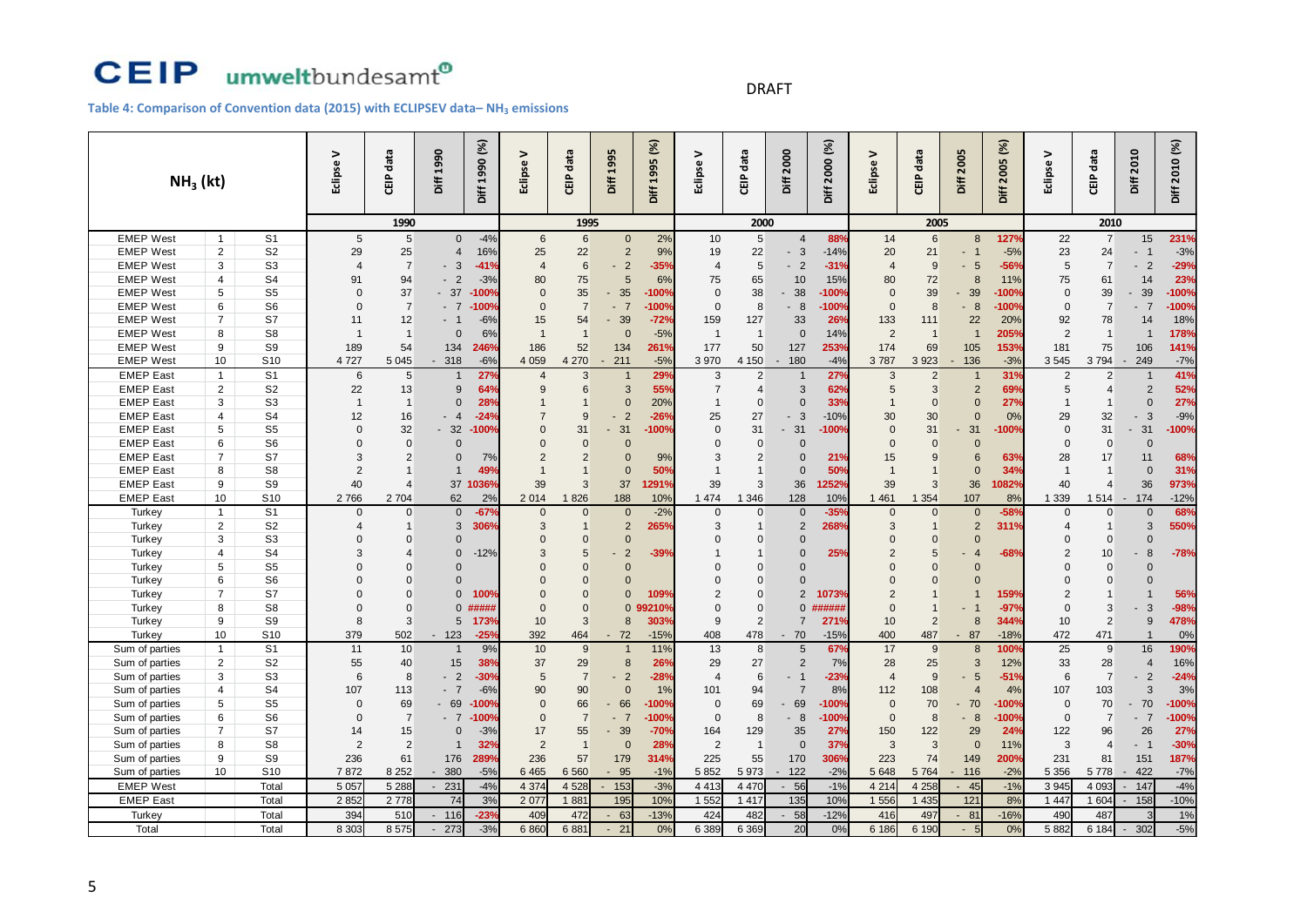

DRAFT

**Table 5: Comparison of Convention data (2015) with ECLIPSEV data– CO emissions**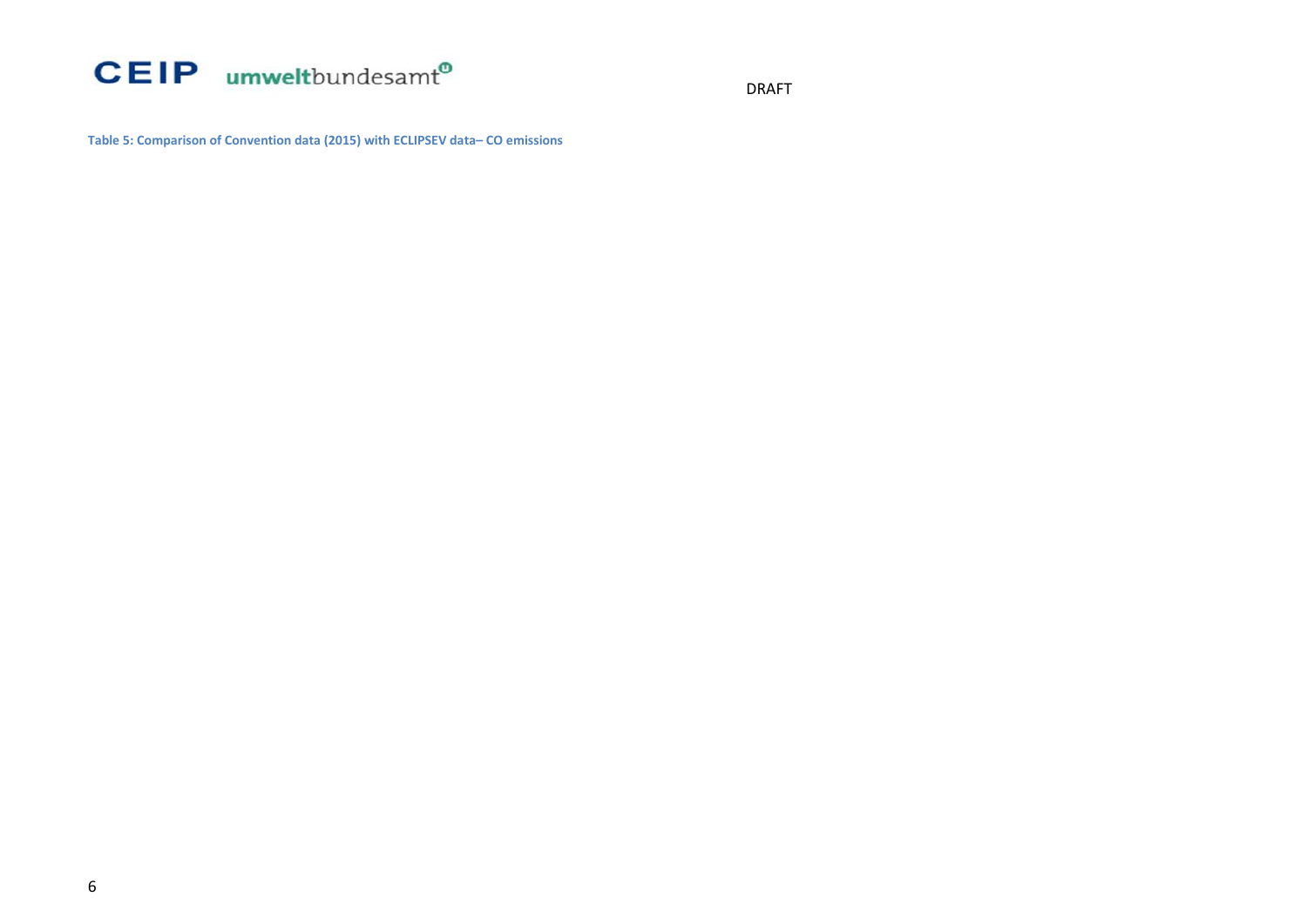### **CEIP** umweltbundesamt<sup>®</sup>

#### DRAFT

| CO (kt)                                                                                        |                     |                                  | Eclipse V       | data<br>ー<br>巴  | Diff 1990    | Diff 1990 (%)       | ><br>Eclipse       | 횽<br>品             | Diff 1995     | Diff 1995 (%)   | Eclipse V       | data<br>ー<br>こ     | Diff 2000         | (%)<br>Diff 2000 | ><br>Eclipse    | data<br>룹          | Diff 2005     | Diff 2005 (%) | Eclipse V        | data<br>ー<br>巴 | Diff 2010     | Diff 2010 (%) |
|------------------------------------------------------------------------------------------------|---------------------|----------------------------------|-----------------|-----------------|--------------|---------------------|--------------------|--------------------|---------------|-----------------|-----------------|--------------------|-------------------|------------------|-----------------|--------------------|---------------|---------------|------------------|----------------|---------------|---------------|
|                                                                                                |                     |                                  |                 | 1990            |              |                     |                    |                    |               | 2000            |                 |                    |                   | 2005             |                 |                    |               | 2010          |                  |                |               |               |
| <b>EMEP West</b>                                                                               | $\mathbf{1}$        | S <sub>1</sub>                   | 455             | 778             | $-322$       | $-41%$              | 428                | 675                | 247<br>$\sim$ | $-379$          | 1 508           | 605                | 903               | 149%             | 1 3 1 8         | 631                | 687           | 109%          | 2 3 5 4          | 663            | 1 6 9 2       | 255%          |
| <b>EMEP West</b>                                                                               | 2                   | S <sub>2</sub>                   | 8 9 2 4         | 14 540          | $-5615$      | $-39%$              | 7948               | 10 185             | 2 2 3 7       | $-22%$          | 6675            | 8719               | 2 0 4 4<br>$\sim$ | $-23%$           | 6 2 6 3         | 8 3 8 0            | $-2116$       | $-25%$        | 7 2 1 8          |                | 9 439 - 2 221 | $-24%$        |
| <b>EMEP West</b>                                                                               | 3                   | S <sub>3</sub>                   | 2 4 0 2         | 4 3 0 4         | $-1902$      | $-449$              | 2 1 4 5            | 3618               | $-1473$       | $-419$          | 1766            | 3 1 4 6            | $-1380$           | $-44%$           | 1 638           | 3 0 4 3            | $-1406$       | $-46%$        | 1 3 6 1          |                | 2 404 - 1 044 | $-43%$        |
| <b>EMEP West</b>                                                                               | $\overline{4}$      | S <sub>4</sub>                   | 3 5 3 1         | 3 9 5 8         | $-427$       | $-11%$              | 3 0 2 9            | 3 9 6 2            | 933           | $-249$          | 6 2 3 5         | 4 2 6 3            | 1972              | 46%              | 6811            | 3623               | 3 1 8 8       | 88%           | 7 0 5 7          | 3 1 8 3        | 3874          | 122%          |
| <b>EMEP West</b>                                                                               | 5                   | S <sub>5</sub>                   | $\Omega$        | 111             | $-111$       | $-100%$             | $\Omega$           | 91                 | 91<br>÷.      | $-100%$         |                 | 96                 | $-96$             | $-100%$          | $\Omega$        | 73                 | $-73$         | $-100%$       |                  | 69             | 69<br>$\sim$  | $-100%$       |
| <b>EMEP West</b>                                                                               | 6                   | S <sub>6</sub>                   | $\Omega$        | 53              | 53           | $-100$ <sup>o</sup> | $\Omega$           | 61                 | 61<br>$\sim$  | $-100$          |                 | 77                 | $-77$             | $-100%$          | $\Omega$        | 69                 | 69<br>$\sim$  | $-100%$       | $\Omega$         | 51             | $-51$         | $-100%$       |
| <b>EMEP West</b>                                                                               | $\overline{7}$      | S7                               | 35 751          | 37 906          | 2 1 5 5      | $-6%$               | 34 786             | 29 136             | 5 6 5 0       | 19%             | 22 111          | 19 9 26            | 2 1 8 4           | 11%              | 14 519          | 12 502             | 2016          | 16%           | 8 2 7 5          | 7 5 0 1        | 775           | 10%           |
| <b>EMEP West</b>                                                                               | 8                   | S8                               | 3611            | 3 2 0 8         | 403          | 13%                 | 2722               | 2756               | 34<br>$\sim$  | $-1%$           | 2868            | 2 5 6 4            | 304               | 12%              | 2 9 2 8         | 2512               | 417           | 17%           | 2 2 5 9          | 2 2 4 9        | 9             | 0%            |
| <b>EMEP West</b>                                                                               | 9                   | S9                               | 393             | 177             | 215          | 121%                | 391                | 167                | 224           | 134%            | 391             | 154                | 237               | 154%             | 387             | 159                | 228           | 143%          | 388              | 153            | 235           | 154%          |
| <b>EMEP West</b>                                                                               | 10                  | S <sub>10</sub>                  | 3 0 5 9         | 1 247           | 1812         | 145%                | 1758               | 936                | 822           | 88 <sup>°</sup> | 1 2 5 6         | 864                | 392               | 45%              | 993             | 702                | 291           | 41%           | 998              | 792            | 206           | 26%           |
| <b>EMEP East</b>                                                                               | $\mathbf{1}$        | S <sub>1</sub>                   | 519             | 396             | 123          | 31%                 | 380                | 273                | 107           | 39%             | 360             | 257                | 103               | 40%              | 440             | 263                | 177           | 67%           | 424              | 208            | 215           | 103%          |
| <b>EMEP East</b>                                                                               | $\overline{c}$      | S <sub>2</sub>                   | 5765            | 4 8 1 2         | 953<br>273   | 20%                 | 3 2 6 4            | 2757               | 507           | 18%             | 2696            | 2 3 3 3            | 363               | 16%              | 1 3 4 8         | 1 904              | 556           | $-29%$<br>4%  | 1 4 1 7          | 2 0 6 6        | 649           | $-31%$        |
| <b>EMEP East</b><br><b>EMEP East</b>                                                           | 3<br>$\overline{4}$ | S <sub>3</sub><br>S <sub>4</sub> | 2 4 2 7<br>3823 | 2 1 5 4<br>1847 | 1976         | 13%<br>107%         | 1 2 0 3<br>2 3 9 1 | 1 1 1 9<br>1 0 2 7 | 84<br>1 3 6 4 | 7%<br>133%      | 1 4 3 6<br>2689 | 1 3 5 8<br>1 3 2 2 | 78<br>1 3 6 8     | 6%<br>103%       | 1 6 9 0<br>2975 | 1 6 3 0<br>1 3 7 6 | 60<br>1 5 9 8 | 116%          | 1 9 2 2<br>3 600 | 1824<br>1716   | 98<br>1884    | 5%<br>110%    |
| <b>EMEP East</b>                                                                               | 5                   | S <sub>5</sub>                   | $\Omega$        | 40              | $-40$        | $-100%$             | $\Omega$           | 24                 | 24<br>$\sim$  | $-100%$         | $\Omega$        | 26                 | $-26$             | $-100%$          | $\Omega$        | 36                 | 36            | $-100%$       | $\Omega$         | 43             | $-43$         | $-100%$       |
| <b>EMEP East</b>                                                                               | 6                   | S <sub>6</sub>                   | $\Omega$        | 89              | 89<br>$\sim$ | $-100$              | $\Omega$           | 88                 | 88<br>$\sim$  | $-100%$         | $\Omega$        | 86                 | $-86$             | $-100%$          | $\Omega$        | 84                 | $-84$         | $-100%$       | $\Omega$         | 83             | $-83$         | $-100%$       |
| <b>EMEP East</b>                                                                               | $\overline{7}$      | S7                               | 21 233          | 13 999          | 7 2 3 4      | 52%                 | 14 3 66            | 8871               | 5 4 9 5       | 62 <sup>o</sup> | 13 240          | 8 1 8 8            | 5 0 5 2           | 62%              | 12 907          | 7479               | 5 4 27        | 73%           | 11 895           | 6966           | 4 9 2 9       | 71%           |
| <b>EMEP East</b>                                                                               | 8                   | S8                               | 7917            | 5 6 4 4         | 2 2 7 2      | 40 <sup>o</sup>     | 1770               | 1 0 1 6            | 754           | 74%             | 1 672           | 994                | 678               | 68%              | 1778            | 1 3 5 6            | 422           | 31%           | 2 0 0 0          | 1 1 1 6        | 884           | 79%           |
| <b>EMEP East</b>                                                                               | 9                   | S9                               | 993             | 438             | 555          | 127%                | 615                | 255                | 361           | 142%            | 650             | 286                | 364               | 127%             | 853             | 437                | 416           | 95%           | 677              | 359            | 317           | 88%           |
| <b>EMEP East</b>                                                                               | 10                  | S <sub>10</sub>                  | 2 5 9 9         | 4 4 2 2         | $-1823$      | $-419$              | 2512               | 3 4 4 9            | 937           | $-27^{\circ}$   | 2 4 7 6         | 3 5 5 5            | 1 0 8 0           | $-30%$           | 2 4 8 9         | 4 1 2 6            | $-1637$       | $-40%$        | 2 4 9 3          | 4 5 4 9 -      | 2 0 5 6       | $-45%$        |
| Turkey                                                                                         | $\mathbf{1}$        | S <sub>1</sub>                   | $\overline{7}$  | 103             | 96           | $-93o$              | 11                 | 110                | 99            | $-90^\circ$     | 13              | 137                | 124               | $-90%$           | 18              | 152                | 134           | $-88%$        | 24               | 191            | $-167$        | $-87%$        |
| <b>Turkey</b>                                                                                  | $\overline{2}$      | S <sub>2</sub>                   | 1 3 1 2         | 1 675           | 363          | $-22%$              | 1 1 8 1            | 1 6 4 2            | 461           | $-28%$          | 1 0 3 9         | 1 4 1 8            | 379               | $-27%$           | 975             | 1 306              | 332           | $-25%$        | 1 4 9 2          | 1923           | 431<br>$\sim$ | $-22%$        |
| Turkey                                                                                         | 3                   | S <sub>3</sub>                   | 118             | 215             | 97           | $-45%$              | 127                | 220                | 93            | $-42%$          | 147             | 407                | 260               | $-64%$           | 148             | 413                | 265           | $-64%$        | 136              | 406            | 270<br>$\sim$ | $-67%$        |
| Turkey                                                                                         | 4                   | S4                               | 98              | 9               | 89           | 1039%               | 109                | 9                  | 100           | 1144%           | 108             | g                  | 100               | 1166%            | 111             | 8                  | 102           | 1261%         | 106              | 8              | 98            | 1279%         |
| <b>Turkey</b>                                                                                  | 5                   | S <sub>5</sub>                   | $\Omega$        | $\overline{0}$  | $\Omega$     |                     | $\Omega$           | $\Omega$           | $\Omega$      |                 | $\Omega$        | $\Omega$           | $\Omega$          |                  | $\Omega$        | $\Omega$           | $\Omega$      |               | $\Omega$         | $\mathbf{0}$   | $\Omega$      |               |
| Turkey                                                                                         | 6                   | S <sub>6</sub>                   | $\Omega$        | $\overline{0}$  | $\Omega$     |                     | $\mathbf 0$        | $\Omega$           | $\Omega$      |                 | $\Omega$        | $\Omega$           | $\Omega$          |                  | $\Omega$        | $\Omega$           | $\Omega$      |               | $\Omega$         | $\mathbf{0}$   | $\Omega$      |               |
| Turkey                                                                                         | $\overline{7}$      | S7                               | 1 3 9 5         | 1 197           | 198          | 17%                 | 1868               | 1 6 6 4            | 204           | 12%             | 1 3 8 8         | 1 550              | 161               | $-10%$           | 791             | 1 2 0 8            | 417           | $-35%$        | 624              | 848            | 224           | $-26%$        |
| <b>Turkey</b>                                                                                  | 8                   | S8                               | 43              | 5               | 38           | 836%                | 55                 | 5                  | 50            | 928%            | 391             | 5                  | 386               | 7465%            | 365             | 8                  | 358           | 4601%         | 98               | 12             | 87            | 749%          |
| Turkey                                                                                         | 9                   | S <sub>9</sub>                   | 42              | 16              | 26           | 158%                | 47                 | 23                 | 25            | 109%            | 53              | 20                 | 33                | 166%             | 59              | 10                 | 50            | 510%          | 65               | $\overline{7}$ | 57            | 764%          |
| Turkey                                                                                         | 10                  | S <sub>10</sub>                  | 289             | 455             | $-166$       | $-37%$              | 320                | 423                | 103           | $-24%$          | 320             | 484                | 164               | $-34%$           | 318             | 454                | $-136$        | $-30%$        | 314              | 454            | $-140$        | $-31%$        |
| Sum of parties                                                                                 | $\mathbf{1}$        | S <sub>1</sub>                   | 981             | 1 277           | 296          | $-23^{\circ}$       | 818                | 1 0 5 7            | 239           | $-23^{\circ}$   | 1882            | 999                | 883               | 88 <sup>°</sup>  | 1776            | 1 046              | 730           | <b>70%</b>    | 2 8 0 2          | 1 0 6 2        | 1 7 4 0       | 164%          |
| Sum of parties                                                                                 | 2                   | S <sub>2</sub>                   | 16 001          | 21 0 27         | $-5025$      | $-24%$              | 12 3 93            | 14 584             | 2 1 9 1       | $-15%$          | 10 410          | 12 471             | $-2061$           | $-17%$           | 8 5 8 6         | 11 590             | 3 0 0 4       | $-26%$        | 10 127           | 13 428 - 3 301 |               | $-25%$        |
| Sum of parties                                                                                 | 3                   | S <sub>3</sub>                   | 4 9 4 7         | 6673            | $-1726$      | $-26%$              | 3 4 7 5            | 4 9 5 8            | $-1482$       | $-30%$          | 3 3 4 9         | 4 9 1 1            | $-1562$           | $-32%$           | 3 4 7 6         | 5 0 8 6            | $-1611$       | $-32%$        | 3 4 1 9          |                | 4 634 - 1 216 | $-26%$        |
| Sum of parties                                                                                 | 4                   | S <sub>4</sub>                   | 7 4 5 2         | 5813            | 1 638        | 28%                 | 5 5 2 9            | 4 9 9 8            | 531           | 11%             | 9033            | 5 5 9 3            | 3 4 3 9           | 61%              | 9896            | 5 0 0 8            | 4 8 8 9       | 98%           | 10763            | 4 9 0 6        | 5 8 5 7       | 119%          |
| Sum of parties                                                                                 | 5                   | S <sub>5</sub>                   | $\Omega$        | 151             | $-151$       | $-100%$             | $\mathbf{0}$       | 116                | 116           | $-100%$         | $\Omega$        | 122                | 122<br>$\sim$     | $-100%$          | $\Omega$        | 109                | $-109$        | $-100%$       | $\Omega$         | 111            | $-111$        | $-100%$       |
| Sum of parties                                                                                 | 6                   | S <sub>6</sub>                   | $\Omega$        | 142             | $-142$       | $-100$              | $\Omega$           | 149                | 149           | $-100%$         | $\Omega$        | 163                | 163<br>$\sim$     | $-100%$          | $\Omega$        | 153                | $-153$        | $-100%$       | C                | 134            | $-134$        | $-100%$       |
| Sum of parties                                                                                 | $\overline{7}$      | S7                               | 58 379          | 53 102          | 5 2 7 7      | 10%                 | 51 0 20            | 39 671             | 11 349        | $29^\circ$      | 36 738          | 29 6 64            | 7 0 7 5           | 24%              | 28 216          | 21 189             | 7 0 26        | 33%           | 20 793           | 15 3 14        | 5 4 7 9       | 36%           |
| Sum of parties                                                                                 | 8                   | S <sub>8</sub>                   | 11 571          | 8857            | 2 7 1 4      | 31%                 | 4 5 4 8            | 3778               | 770           | 20%             | 4 9 3 1         | 3 5 6 3            | 1 3 6 8           | 38%              | 5 0 7 1         | 3875               | 1 1 9 6       | 31%           | 4 3 5 7          | 3 3 7 7        | 980           | 29%           |
| Sum of parties                                                                                 | 9                   | S9                               | 1 4 2 8         | 632             | 796          | 126%                | 1 0 5 3            | 444                | 609           | 137%            | 1 0 9 4         | 460                | 634               | 138%             | 1 2 9 9         | 606                | 693           | 114%          | 1 1 2 9          | 519            | 610           | 117%          |
| Sum of parties                                                                                 | 10                  | S <sub>10</sub>                  | 5 9 4 7         | 6 1 2 4         | $-177$       | $-3%$               | 4 5 9 0            | 4 8 0 8            | 218           | $-5%$           | 4 0 5 2         | 4 9 0 3            | 851               | $-17%$           | 3800            | 5 2 8 3            | $-1482$       | $-28%$        | 3 8 0 5          | 5795           | 1 9 9 0       | $-34%$        |
| <b>EMEP West</b>                                                                               |                     | Total                            | 58 126          | 66 28 2         | $-8155$      | $-12%$              | 53 207             | 51 587             | 1 6 2 1       | 3%              | 42 810          | 40 415             | 2 3 9 6           | 6%               | 34 857          | 31 694             | 3 163         | 10%           | 29 910           | 26 503         | 3 4 0 7       | 13%           |
| <b>EMEP East</b>                                                                               |                     | Total                            | 45 275          | 33 842          | 11 433       | 34 <sup>°</sup>     | 26 502             | 18 880             | 7 6 22        | 40 <sup>°</sup> | 25 218          | 18 405             | 6813              | 37%              | 24 479          | 18 692             | 5 787         | 31%           | 24 4 27          | 18 930         | 5 4 9 7       | 29%           |
| Turkey                                                                                         |                     | Total                            | 3 3 0 5         | 3 6 75          | $-370$       | $-10%$              | 3718               | 4 0 9 6            | 378           | $-9%$           | 3 4 6 (         | 4 0 3 0            | 570               | $-14%$           | 2 785           | 3 5 5 9            | 774           | $-22°$        | 2 8 5 8          | 3848           | 990           | $-26%$        |
| Total                                                                                          |                     | Total                            | 106 706         | 103 799         | 2 9 0        | 3%                  | 83 427             | 74 562             | 8 8 6 5       | 12%             | 71 488          | 62 849             | 8 6 3 9           | 14%              | 62 121          | 53 945             | 8 175         | 15%           | 57 196           | 49 28 2        | 7914          | 16%           |
| Table 6: Comparison of Convention data (2015) with ECLIPSEV data - PM <sub>2.5</sub> emissions |                     |                                  |                 |                 |              |                     |                    |                    |               |                 |                 |                    |                   |                  |                 |                    |               |               |                  |                |               |               |